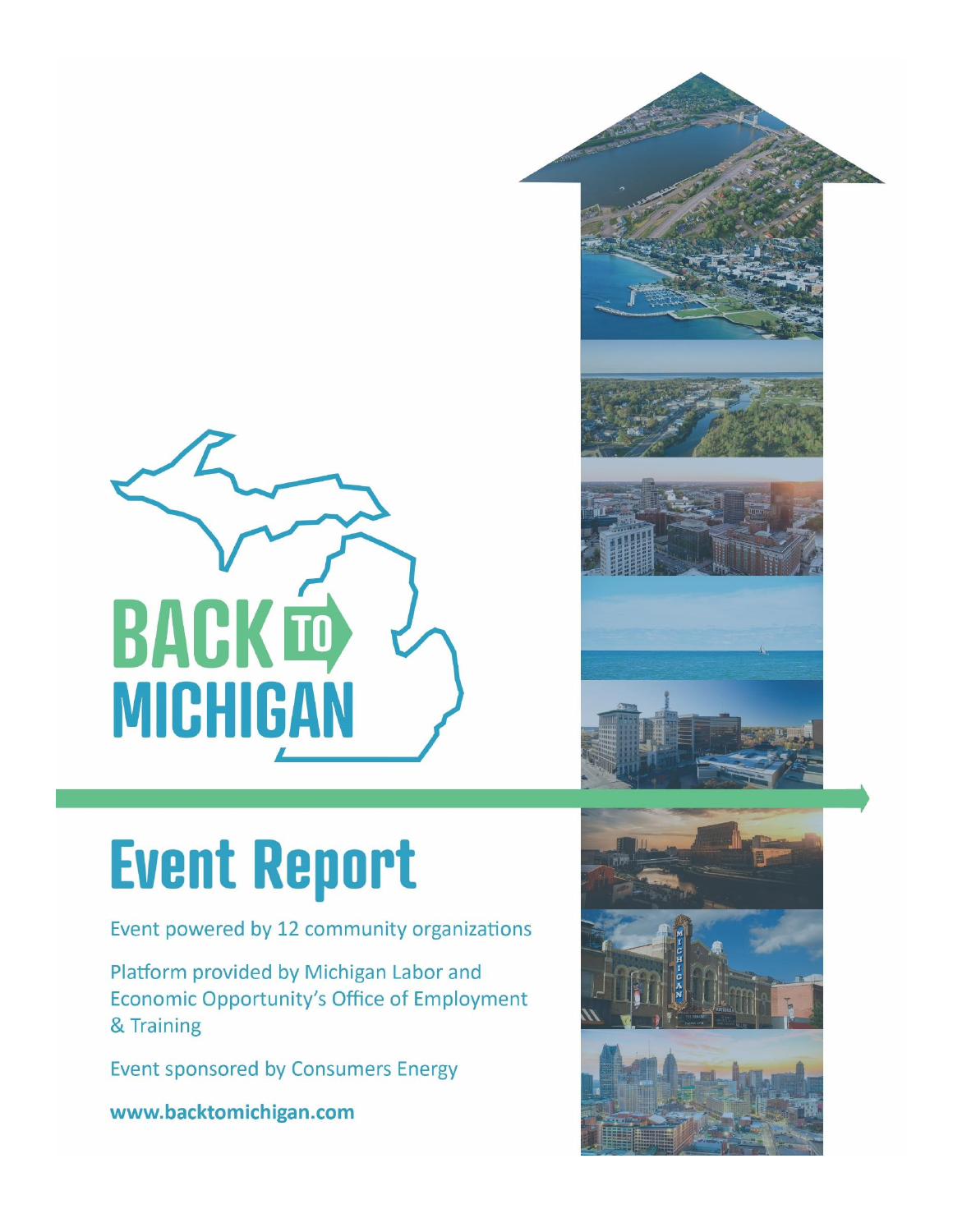| Region 2 - Northwest Lower Peninsula Location Details17           |  |
|-------------------------------------------------------------------|--|
| Region 3 - Northeast Lower Peninsula Location Details 18          |  |
|                                                                   |  |
| Region 5 - Great Lakes Bay & Central Michigan Location Details 21 |  |
|                                                                   |  |
|                                                                   |  |
|                                                                   |  |
|                                                                   |  |
|                                                                   |  |
|                                                                   |  |
|                                                                   |  |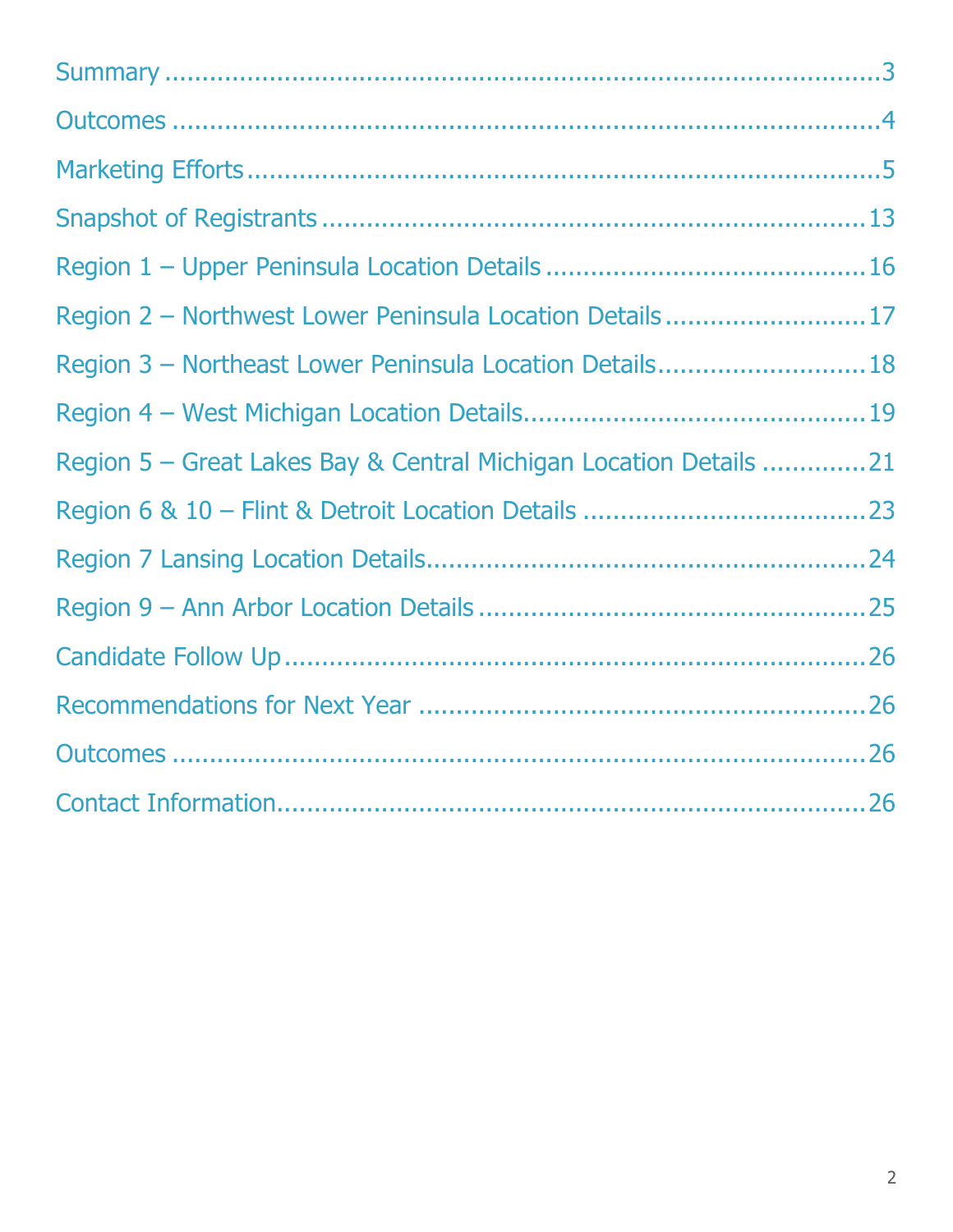## <span id="page-2-0"></span>**Summary**

#### • Description of the Event

Thanksgiving weekend is a popular time for former Michiganders to travel "home" for the holiday. In 2012, Hello West Michigan and The Right Place hosted the first Thanksgiving event in Grand Rapids for Michigan boomerangs. Since then, other regions have adopted the event model and ReThink West Michigan has been recognized as a best practice by the International Economic Development Council.

Now, all around the state, communities host networking events for former Michiganders during the Thanksgiving weekend to introduce them to local employers and explore what relocation to the Mitten State could look like. Many of these events have become Thanksgiving traditions in our communities over the last 9 years and have resulted in many hires.

Because of Covid-19, hosting these in-person events was not feasible in 2020. But despite Covid, many Michigan companies still have talent needs, both immediate and in the future. The typically in-person events transitioned to a virtual format for 2020.

Nine regions hosted Back To Michigan, a series of virtual networking events where people interested in relocating to Michigan can speak directly with hiring employers. By combining the separate event brands under one umbrella, our promotional and outreach efforts were synergized. Michigan Labor and Economic Opportunity's Office of Employment and Training (LEO E&T) provided the virtual platform. Consumers Energy was the Premiere State-Wide sponsor of the program.

#### • Participating Regions and Host Organizations

- Region 1: MTEC SmartZone & Innovate Marquette SmartZone
- Region 2: TCNewTech
- Region 3: MiWorks! NE Consortium & MiWorks! Region 7B (first time event)
- Region 4: Hello West Michigan & The Right Place
- Region 5: Saginaw Future & Middle Michigan Development Corp.
- Region 6 & 10: Flint & Genesee Chamber & Detroit Regional Chamber (first time event)
- Region 7: Lansing 5:01
- Region 9: Ann Arbor Spark

#### • Registrant Numbers for 8 Events

- Region 1: 89 registrants and 57% out-of-area registrants
- Region 2: 94 registrants and 40% out-of-area registrants
- Region 3: 77 registrants and 52% out-of-area registrants
- Region 4: 526 registrants and 44% out-of-area registrants
- Region 5: 146 registrants and 32% out-of-area registrants
- Region 6 & 10: 348 registrants and 41% out-of-area registrants
- Region 7: 239 registrants and 32% out-of-area registrants
- Region 9: 482 registrants and 41% out-of-area registrants

Total for all 8 events: 2,001 registrants with 42% registrants from outside of the region of the event registered for.

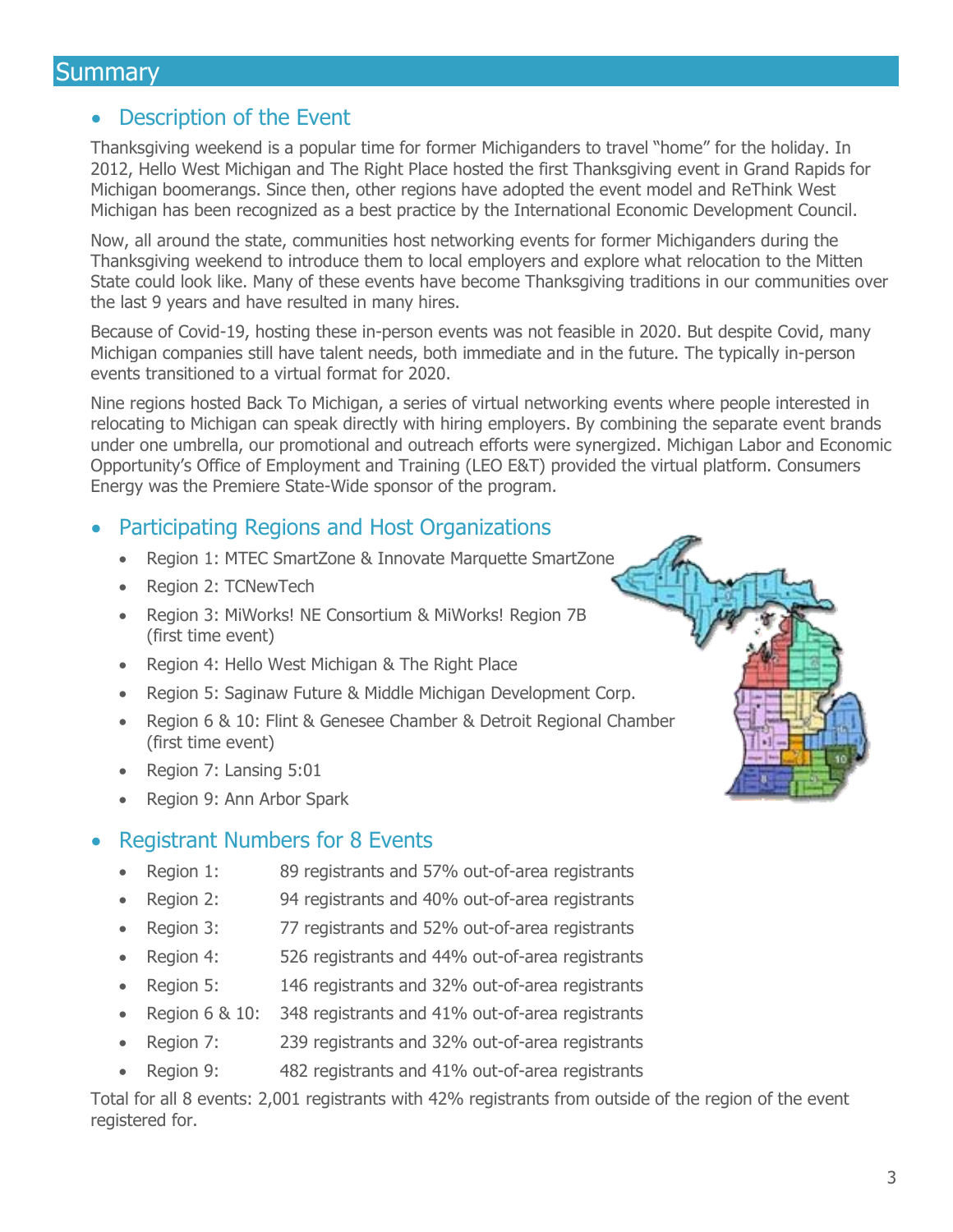## • Marketing Highlights

- \$25,000 was raised through sponsorship from Consumers Energy and the Michigan Economic Development Corporation and spent on the national marketing campaign.
- Half of the paid advertising dollars were allocated to a specific campaign targeting candidates of color.
- 1,572,028 advertising impressions served in the state-wide campaign.
- Each event location conducted their own marketing in addition to the national campaign.
- 44 media stories
- Marketing generated interested candidates who did a partial sign up, which means each event location owns additional email addresses of candidates interested in Michigan.

#### <span id="page-3-0"></span>**Outcomes**

- All 8 events achieved a 50% attendance rate or higher, which is considered above "very good" by Brazen, the virtual career fair platform.
- All 8 events achieved over 30% out-of-area registrants, which is the target market aimed for. Region 1 Upper Peninsula achieved 57% which is extremely high.
- 179 companies gained access to a new pool of candidates.
- Host organizations own contact information for 2,687 people interested in Michigan.
- Positive feedback from candidate surveys:
	- o "I liked meeting the decision makers in HR."
	- $\circ$  "This was the only job fair I've found that was looking for people with advanced degrees and years of experience, not just interns or entry level."
	- $\circ$  "I liked that I could simultaneously "stand" in line to engage with more than one company at a time. In real life, this would never have been possible."
	- $\circ$  "I loved how willing the companies were to make connections. They were all very helpful and not in a rush to finish our conversation."
	- $\circ$  "It was nice to be able to attend this event from home. The Brazen platform allowed for better efficiency as an event participant."
	- $\circ$  "Having the opportunity to speak with people in leadership roles was really helpful in learning more about the participating companies. It's not often you get a chance to speak with a company's CTO for 15 minutes."
- New channels of communication opened for collaboration between all regions and State of Michigan.
- As of January 14, 2021, the event resulted in at least 1 reported hire: an out-of-area candidate that attended the Region 1 Upper Peninsula event has been hired and will be relocating to the Upper Peninsula with his family of 5.
- We expect additional reported hires in the coming months.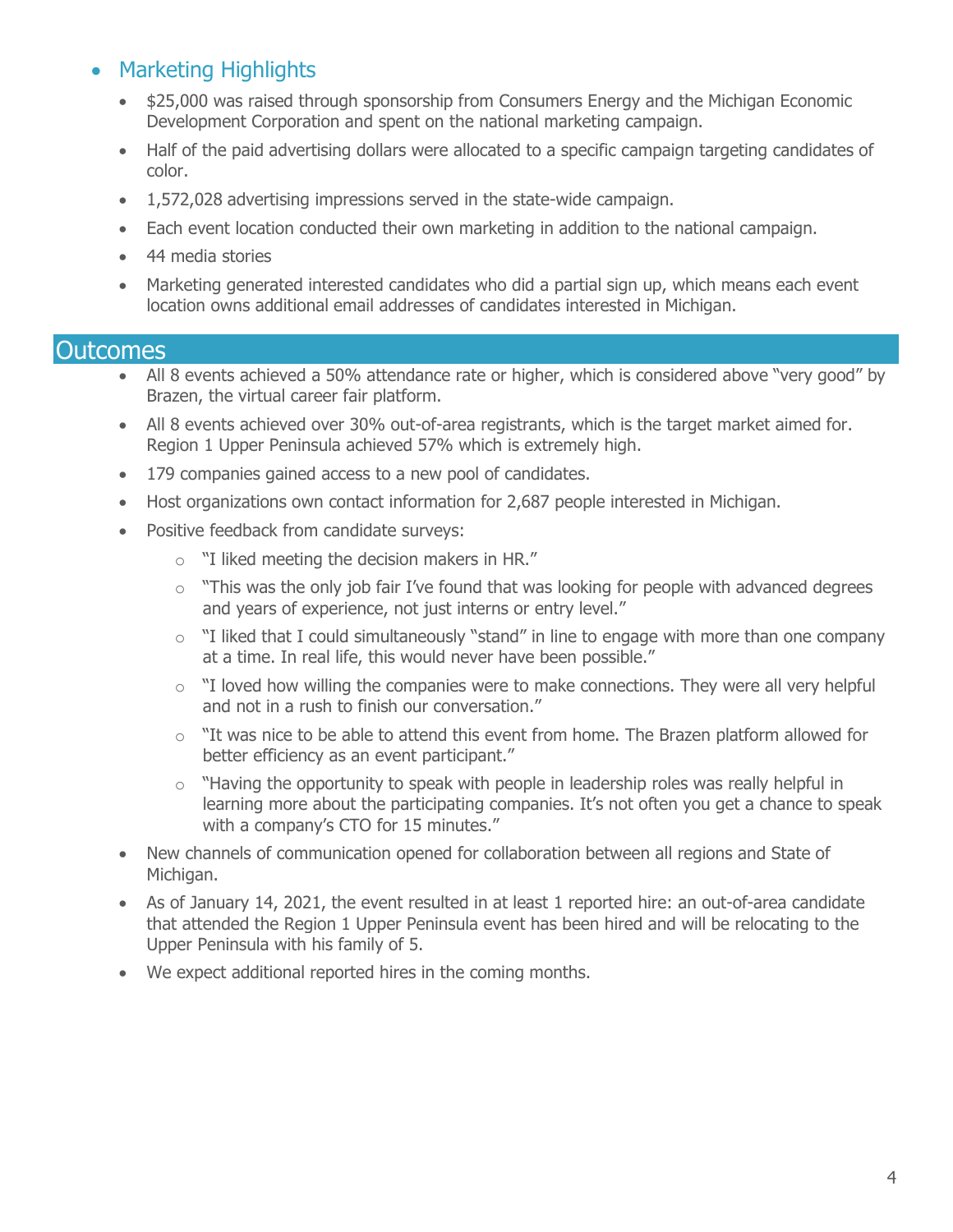# <span id="page-4-0"></span>Marketing Efforts

## • Summary

Back To Michigan marketing is a combination of collaborative promotion, paid advertising campaigns, and media coverage. A sub-committee from the Back To Michigan host organizations was responsible for the paid campaign. Hello West Michigan conducted collaborative promotion with the state, colleges, and regional agencies, and coordinated media coverage with LEO. Location hosts were responsible for local collaborative promotion and local media. Locations hosts had the option to do local paid marketing.

## • Web Analytics

#### **Overall Traffic to back2michigan.com**

Metrics taken from Oct 1 – November 25, 2020

Note: This doesn't take into account traffic from host organization pages that linked directly to their own events.

- 14,432 users
- Site visits from 49 states
- Top users from: Michigan, California, Illinois, Texas, and Florida

#### **Geography for backtomichigan.com**

Top states:

- Michigan 4,558 visitors  $(31.58\%)$
- California  $1,851$  visitors  $(12.83\%)$
- Illinois  $-1,434$  visitors (9.94%)
- Texas 743 visitors  $(5.15\%)$
- Florida 711 visitors  $(4.93\%)$
- New York  $-515$  visitors  $(3.57%)$
- Ohio 406 visitors  $(2.81\%)$
- Maryland  $-336$  visitors  $(2.33\%)$
- Georgia 319 visitors  $(2.21\%)$
- Virginia 273 visitors  $(1.20\%)$

#### **Traffic Sources to backtomichigan.com**

- Direct  $-17\%$
- Organic Search 2%
- $\bullet$  Fmail 5%
- Social Media 23%
	- $\circ$  Facebook 14%
	- $\circ$  LinkedIn 5%
	- $\circ$  Twitter 3.8%
- $\bullet$  Other 53%
	- $\circ$  Local IQ (paid campaign) 42%
	- $\circ$  State of Michigan 4.1%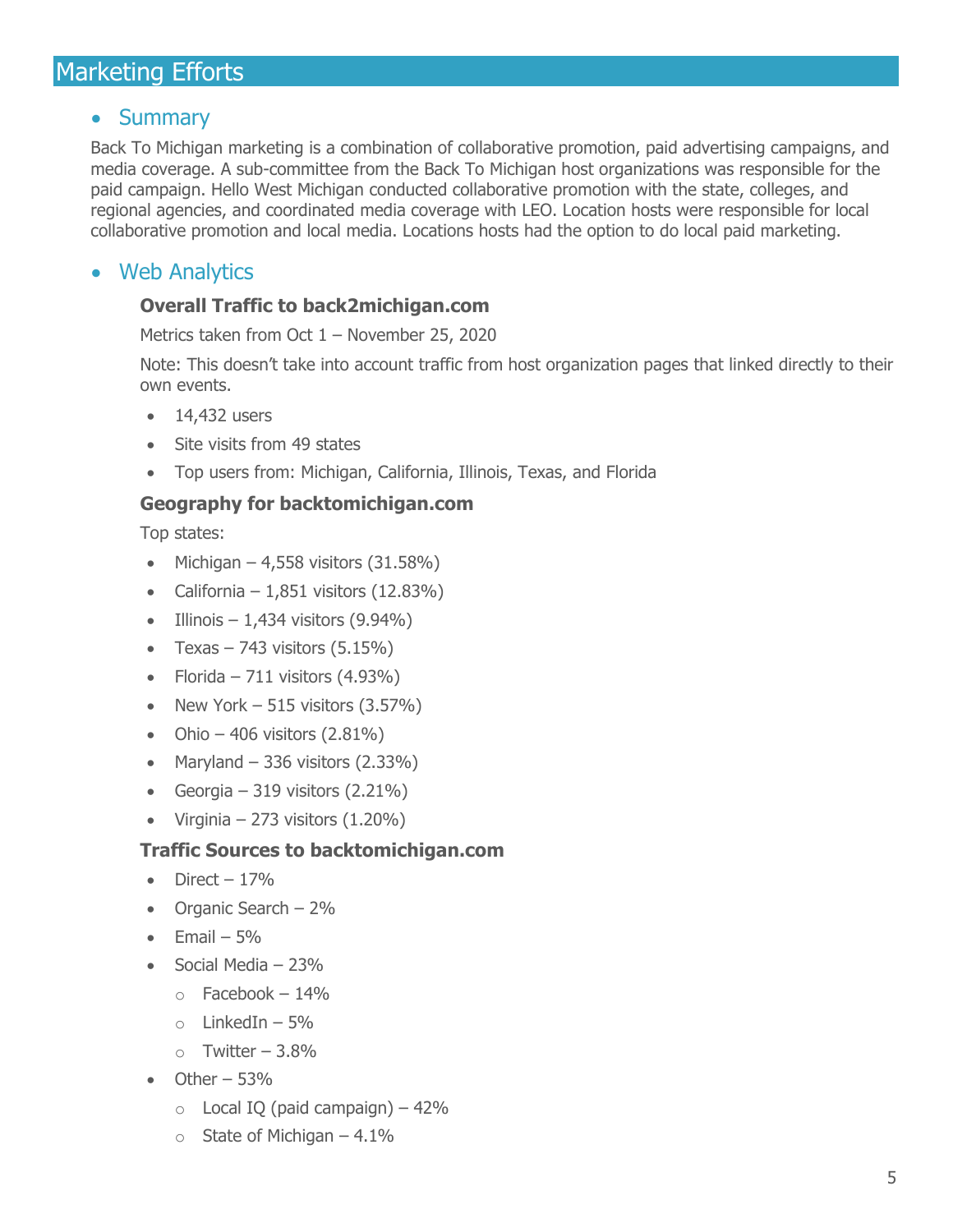- $\circ$  Grand Rapids Participating Companies 2.1%
- $\circ$  Chamber and Partners 2.1%

#### **Referral Source on Registration (self-reported)**

**Note**: these sources are self-reported on the registration form, which means they may be misattributed. A registrant may report they heard about the event on social media, but in actuality, it was a paid social media post from the paid campaign. Or the registrant may have heard about the event from a family member, but the family member heard about it on the news.

- Advertisement 4%
- Family member  $-18%$
- $\bullet$  Host organization  $-21\%$
- News media  $-7\%$
- Participating company  $-4\%$
- Social media  $-25%$
- $\bullet$  Other 20%

## • Collaborative Promotion

"Collaborative promotion" is not paid for like an advertising campaign, but communication sent on our behalf, organized, and arranged through our network of relationships.

Colleges and statewide organizations were given the url backtomichigan.com to promote. This is a website Hello West Michigan and The Right Place created that promoted all of the employer events happening around the state.

- All Michigan community colleges, colleges, & universities
- Michigan Department of Labor and Economic Opportunity's Office of Employment and Training and state agencies
- All Michigan Works! Offices
- Michigan Rehabilitation Services
- Bureau of Services for Blind Persons
- All host organizations' social media channels
- Participating companies' application tracking systems and social media
- Local media
- MEDC
- Michigan Small Business Development **Centers**
- Mt. Pleasant Area Convention and Visitors Bureau
- Barry Chamber
- Barry County Young Professionals Network
- Ludington Chamber
- Pure Ludington
- Ludington Area CVB
- Ludington Daily News
- Mason County Growth Alliance
- Muskegon Area First
- Muskegon Chamber
- Muskegon Area ISD
- Downtown Muskegon
- Muskegon Young Black Professionals
- Oceana County Press
- River Country Chamber
- City of Newaygo
- Fremont Area Chamber
- Fremont Area Community Foundation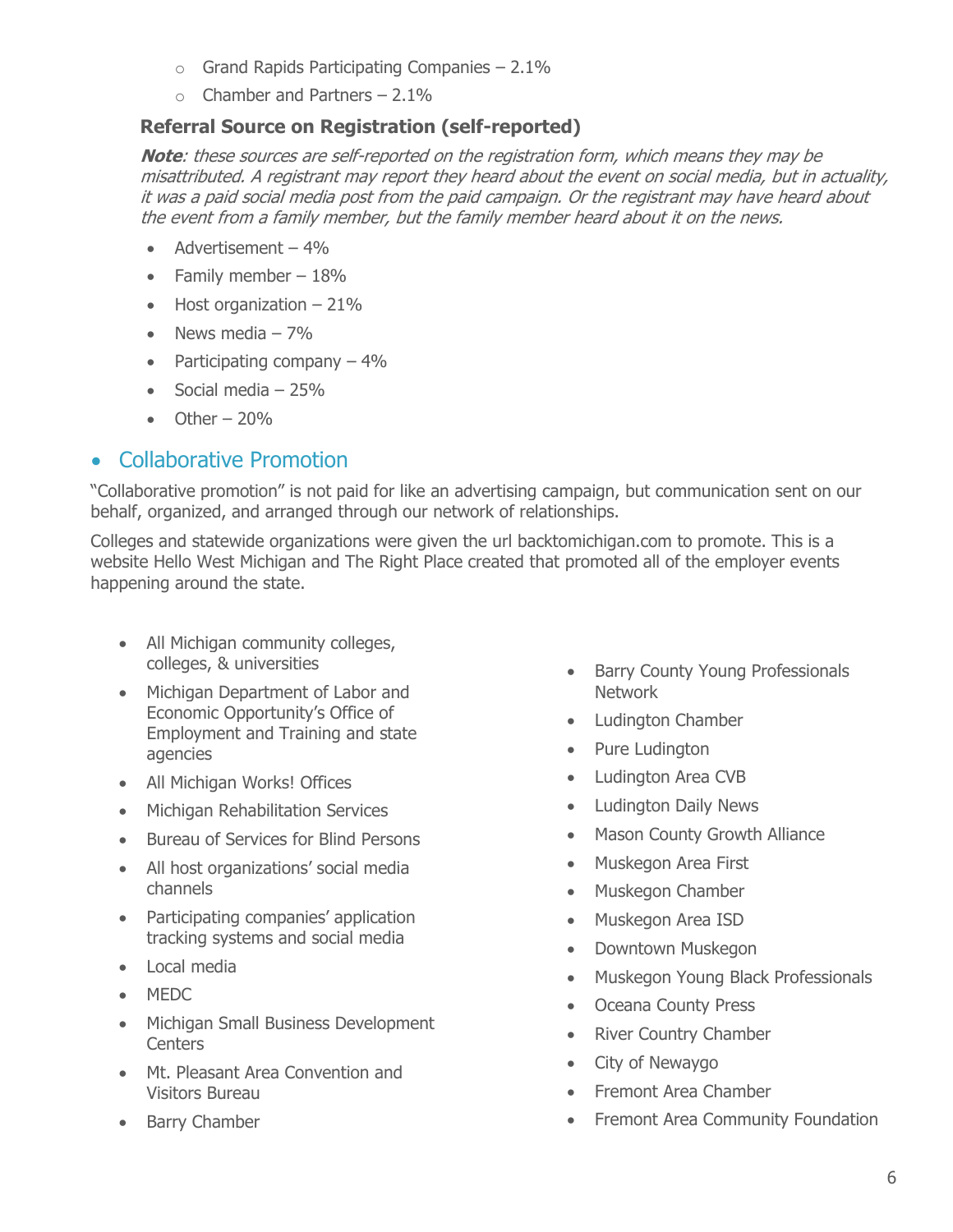- Hesperia Area Chamber
- Hello West Michigan
- LinkedIn pages of Michigan college alumni groups based outside of Michigan
- Michigan House
- Alcona County Chamber
- Alpena Area Chamber
- Atlanta Area Chamber
- Cheboygan Area Chamber
- Gaylord/Otsego County Chamber
- Gaylord Tourism Bureau Information **Center**
- Grayling Regional Chamber/CVB
- Hillman Area Chamber
- Indian River Chamber
- Mackinaw Area Tourism Bureau
- Mackinaw City Chamber
- Oscoda County Chamber
- Rogers City Area Chamber
- Oscoda-AuSable Chamber
- Kirtland Community College M -Tec at Kirtland -Gaylord
- Kirtland Grayling Health Sciences **Center**
- Alpena DDA Office
- Cheboygan DDA Office
- City of Grayling
- Village of Hillman
- Indian River
- Village of Lincoln
- Village of Mackinaw City
- City of Rodger City
- Lewiston DDA
- TCNewTech social media channels
- TCNewTech EventBrite
- Interlochen Public Radio
- The Cristal Frost Show on WTCM
- Traverse City Weekly Bulletin
- 20Fathoms' TC Tech News
- Creative Coast eNewsletter
- Lansing Chamber
- Lansing Economic Development **Corporation**
- Greater Lansing CVB
- Lansing State Journal
- Lansing City Pulse
- Ann Arbor CVB
- Ann Arbor area public schools
- Ann Arbor area NextDoor channels
- Detroit Regional Chamber
- **Detroit Drives Degrees**
- Detroit Promise
- MICHauto
- Leadership Detroit
- City of Detroit
- Let's Detroit network of young professionals
- Arenac County Economic Development
- Bay County Realtor® Association
- Central Michigan Association of Realtors®
- Clare Gladwin Board of Realtors®
- Delta College
- Epicenter Mt. Pleasant
- Gladwin County EDC
- Great Lakes Bay Regional Alliance
- Greater Gratiot Development, Inc.
- Michigan Association of Ambulance **Services**
- Michigan Nurses Association
- Michigan Society for Respiratory Care
- Michigan Society of Medical Assistants
- Middle Michigan Development **Corporation**
- Midland Board of Realtors®
- National Association of Social Workers Michigan Chapter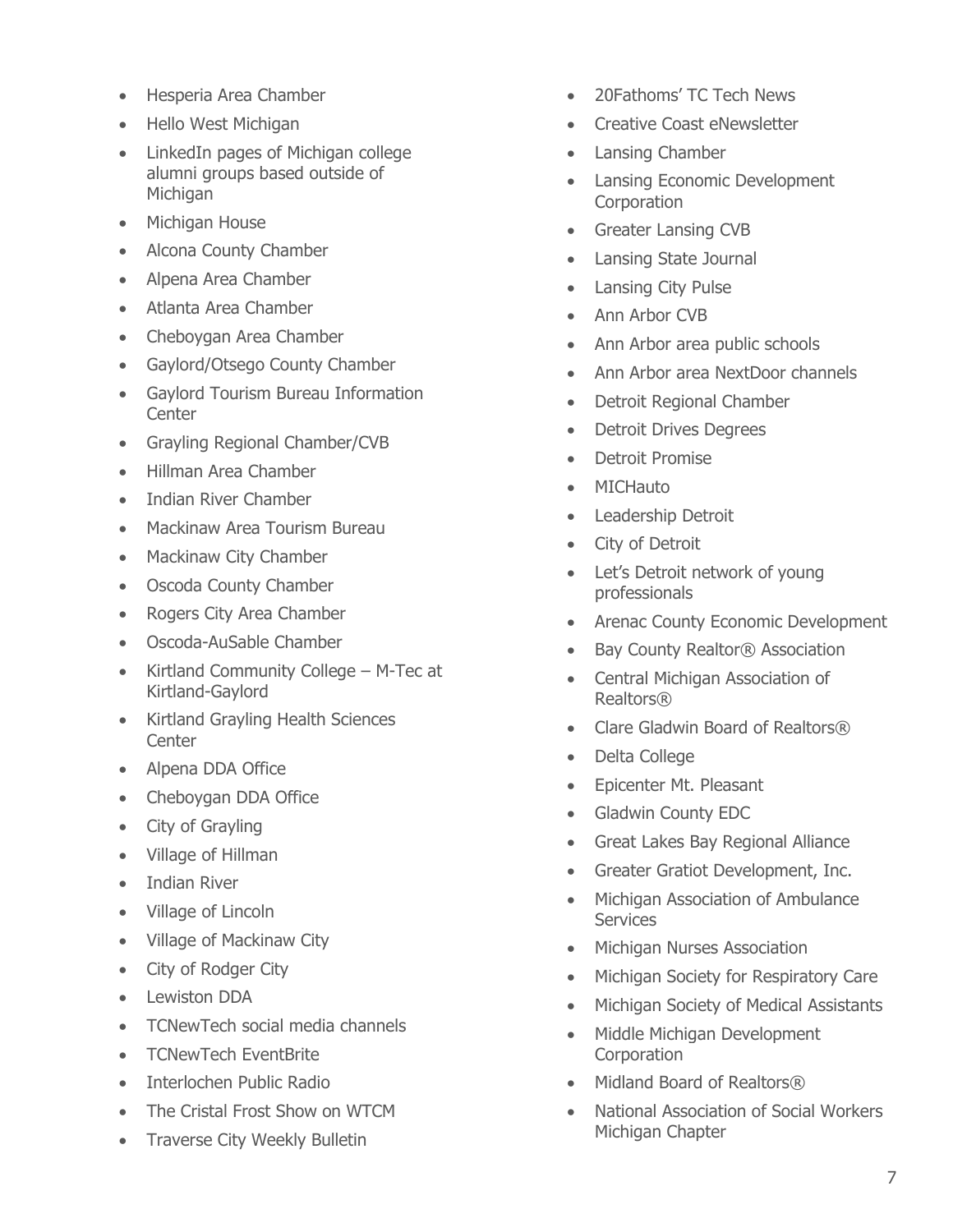- National Phlebotomy Association
- Saginaw Board of Realtors®
- Saginaw County Chamber of Commerce
- Discover Great Lakes Bay
- STEM Impact Initiative
- Bay Futre, Inc.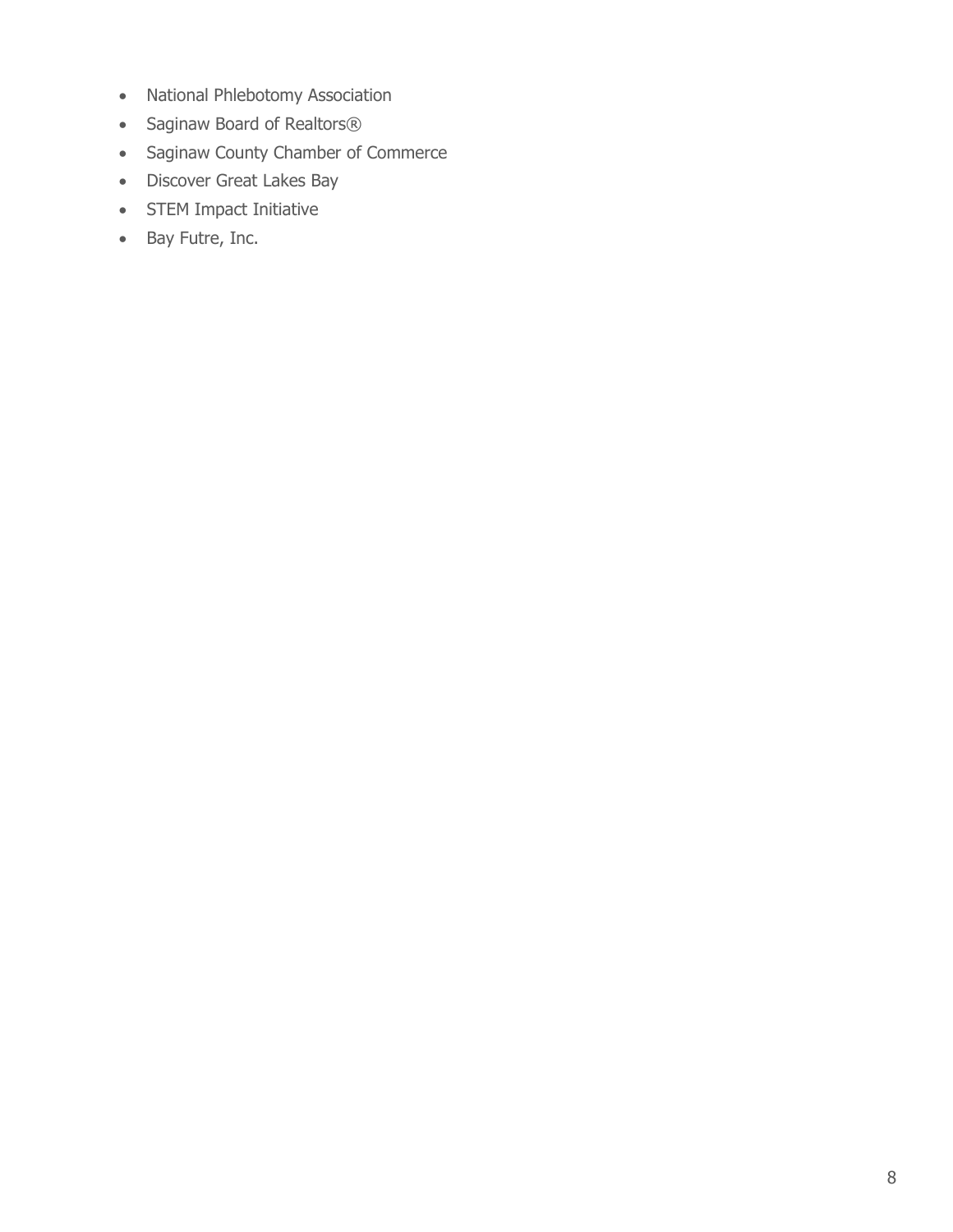## • Paid Campaign

\$25,000 was spent on a paid advertising campaign. The campaign drove traffic to backtomichigan.com to benefit all 8 events. Our state-wide sponsors, Consumers Energy and the MEDC, made the paid campaign possible.

The host organizations committed to spending 50% of paid ad dollars on a specific campaign targeting candidates of color. A Michigan-based, minority-owned, woman-owned firm, RRP Marketing, was chosen to handle this campaign.

Note: The registration form did not ask demographic information because the information was viewable by employers, so we do not have self-reported demographic information on race.

#### **RRP Marketing Campaign** (targeting diverse candidates)

- **Overview** 
	- o 14 different ads
	- o 507,225 impressions
	- $\circ$  1,211 clicks
- LinkedIn
	- o Targeting combinations:
		- National (excluding Michigan) + associated/interested in African American Fraternity or Sorority + Michigan **Connection**
		- Metro area where Black people from Michigan relocate + associated/interested in Historically Black Fraternity or Sorority or Professional Hello West Michigan Black/Multicultural organization + Michigan connection
		- National (excluding Michigan) + Michigan high school African American population + Historically Black College or University
	- o Impressions: 34,690
	- o Clicks: 152
	- o CTR: 0.44%
- Facebook
	- o Targeting combinations:
		- National (excluding Michigan) + associated/interested in Historically Black Fraternity or Sorority + Michigan connection
		- Age 22 44
		- $\blacksquare$  Michigan Connection  $+$  interest in Historically Black College or University
		- **■** Michigan connection + metro area where black people from Michigan relocate + interest in Black media
	- Impressions: 208,420





They say you have to choose between family and career. We'd like to challenge that idea. Find out more about what Michigan may have in store for you at or<br>our Back to Michigan virtual networking events.



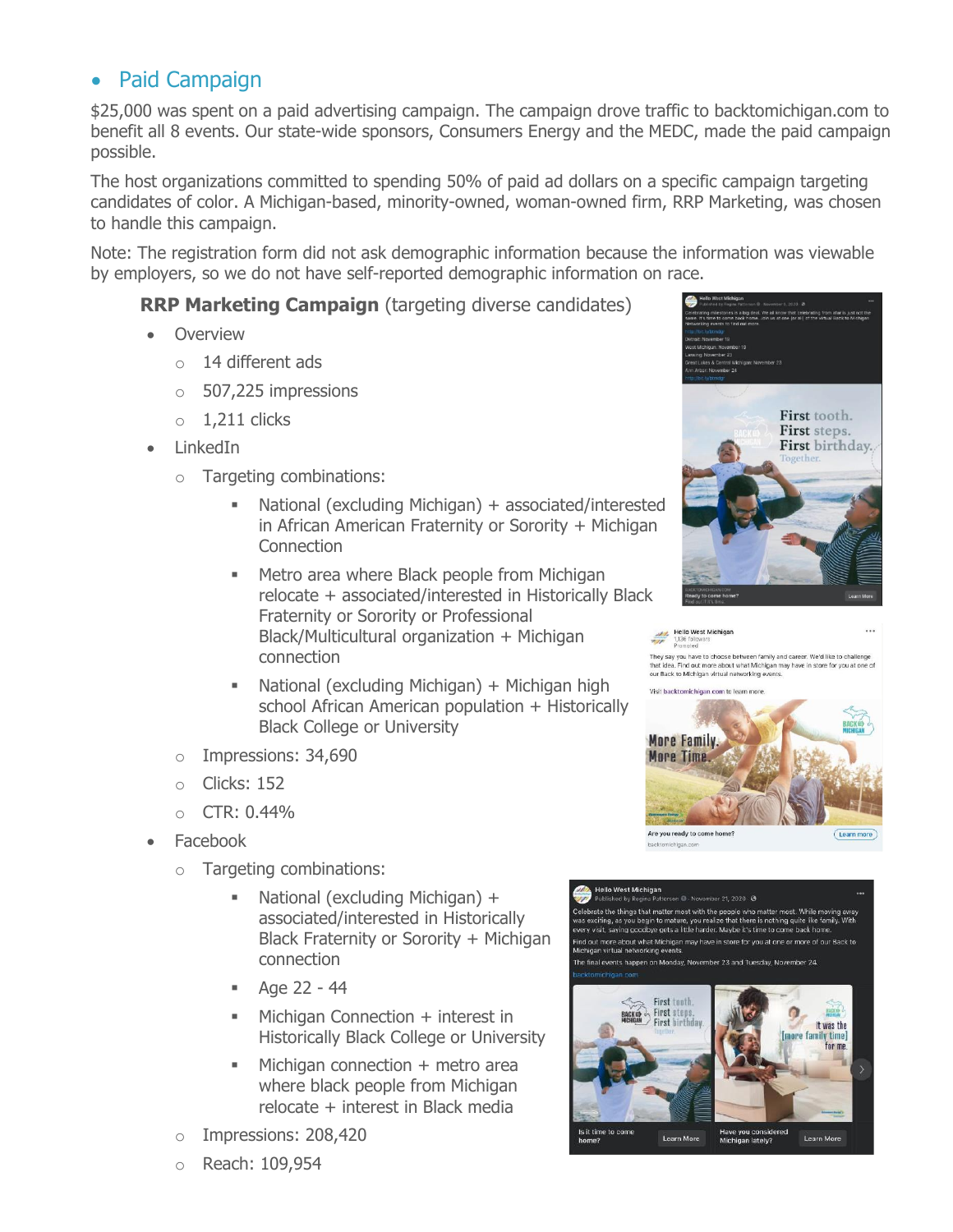- o Clicks: 782
- Spotify
	- o Impressions: 142,435
	- o Reach: 142,435
	- o Clicks: 150
	- $O$  CTR:  $0.11\%$
- AudioGo (Pandora)
	- o Impressions: 121,680
	- o Reach: 108,124
	- o Clicks: 127
	- o CTR: 0.13%
- Influencer posts
	- o Dallas Lenear Black alumnus from University of Michigan
	- o April Ruiz Hispanic community
	- o Regina Patterson West Michigan

## **LocalIQ Campaign** (general campaign)



Targeting for this campaign is detailed below. A query of the LocalIQ database included the followed criteria to pull email addresses for the email campaign. Facebook ad and display targeting were then based on the email addresses pulled.

- Targeting
	- $o$  Age:  $18 50$
	- o Geographies

| Accounting                    | Healthcare services            |
|-------------------------------|--------------------------------|
| Administrative                | Human resources                |
| Arts & Design                 | Information technology         |
| <b>Business Development</b>   | Legal                          |
| Community and Social services | Marketing                      |
| Consulting                    | Media & Communication          |
| Education                     | Military & protective services |
| Engineering                   | Operation management           |
| Entrepreneurship              | Purchasing                     |
| Finance                       |                                |

#### $\circ$  Job seekers in the following occupations JU SEEKEIS III (

| Arlington, VA   | Cleveland OH     | Miami  |
|-----------------|------------------|--------|
| Atlanta, GA     | Columbus, OH     | Minne  |
| Austin, TX      | Dallas, TX       | New C  |
| Baltimore, MD   | Denver, CO       | New Y  |
| Baton Rouge, LA | Fort Wayne, IN   | Newar  |
| Binghamton, NY  | Greenville, SC   | Orland |
| Birmingham, AL  | Houston, TX      | Philad |
| Bloomington, IN | Indianapolis, IN | Phoen  |
| Boston, MA      | Jackson, MS      | Pittsb |
| Boulder, CO     | Kansas City, MO  | Portla |
| Buffalo, NY     | Kokomo, IN       | Raleig |
| Charleston, SC  | Las Vegas, NV    | Rivers |
| Charlotte, NC   | Lexington, KY    | Sacra  |
| Chicago, IL     | Los Angeles, CA  |        |
| Cincinnati, OH  | Madison, WI      |        |

Product Management Program & product management Purchasing Quality Assurance Real estate Research Sales Support

 $F_{\text{L}}$ apolis, MN Orleans, LA York, NY rk, NJ do, FL lelphia, PA ix, AZ urgh, PA nd, OR h, NC side, CA mento, CA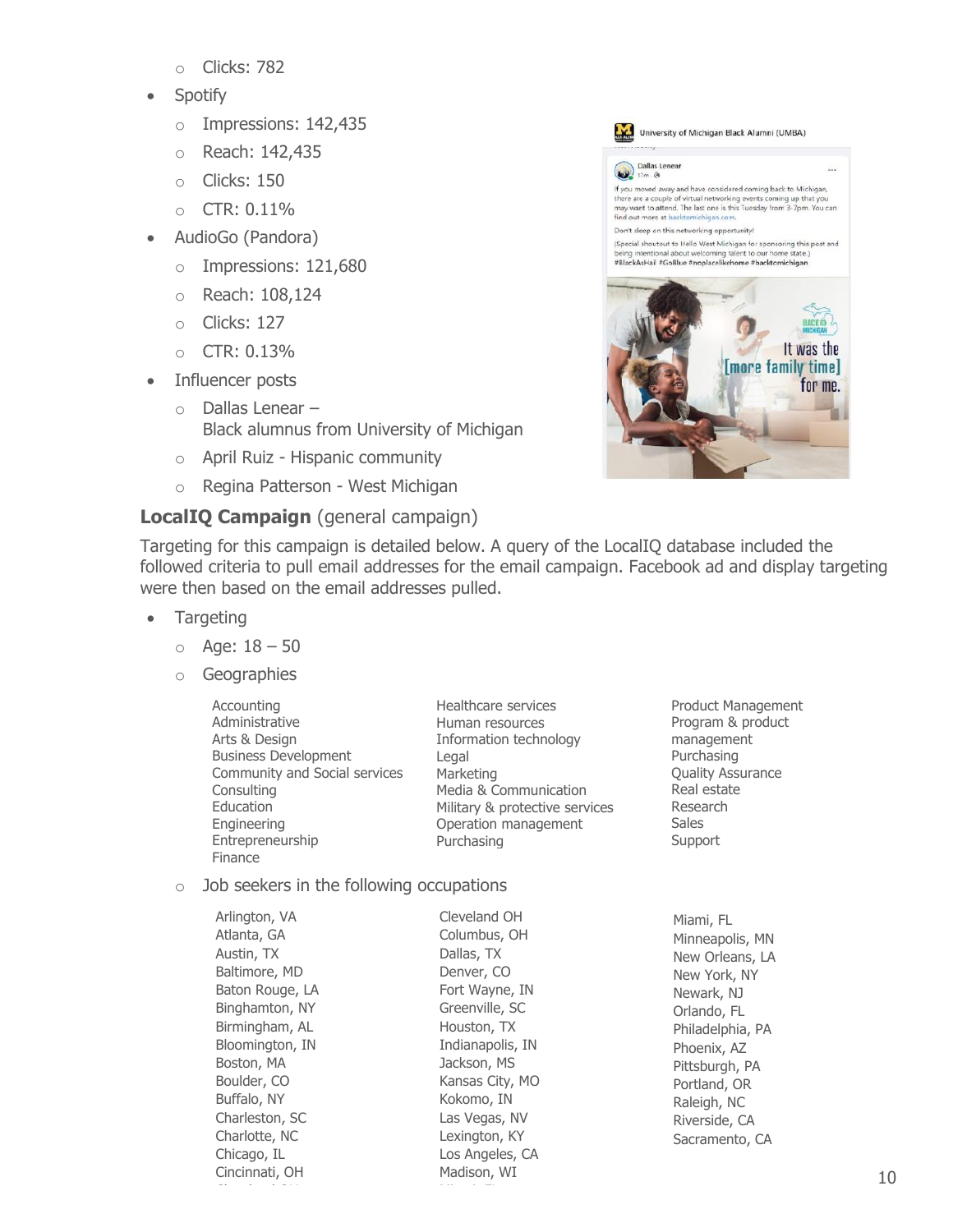- Email Blast #1
	- o Audience: 188,833
	- o Views: 33,971
	- o View %: 17.99%
	- o Clicks: 4,628
	- o Click %: 2.45%
- Email Blast #2
	- o Audience: 188,833
	- o Views: 31,577
	- o View %: 16.72%
	- o Clicks: 4,933
	- o Click %: 2.61%
- Facebook
	- o 196,273 impressions
	- $0$  1,845 clicks
	- o 0.94% click through rate
- Display
	- o 295,757 impressions
	- o 492 clicks
	- o 0.17% click through rate





50+ Companies in Michigan Want to Hire You!

Back to Michigan is a series of virtual networking events where people interested in relocating to Michigan, and current residents who are unemployed, will be able to speak directly with hiring employers. Click to find out more!





#### Looking for your next career?

Look no further than the Great Lakes state! Michigan has a broad range of opportunities for job seekers and we are ready to show you everything the state has to offer during Back to Michigan.

There are more than 50 companies participating in Back to Michigan with opportunities in IT, engineering, finance, advanced manufacturing, healthcare, art and design, professional services, government, hospitality, and more.

Back to Michigan is a series of virtual networking events where people interested in relocating to Michigan, and current residents who are unemployed, will be able to speak directly with hiring employers.

Originally conceived to present career opportunities to people visiting Michigan for Thanksgiving, this year you can be anywhere in the world<br>and experience the state's thriving job market.

#### **SEE HOW IT WORKS:**

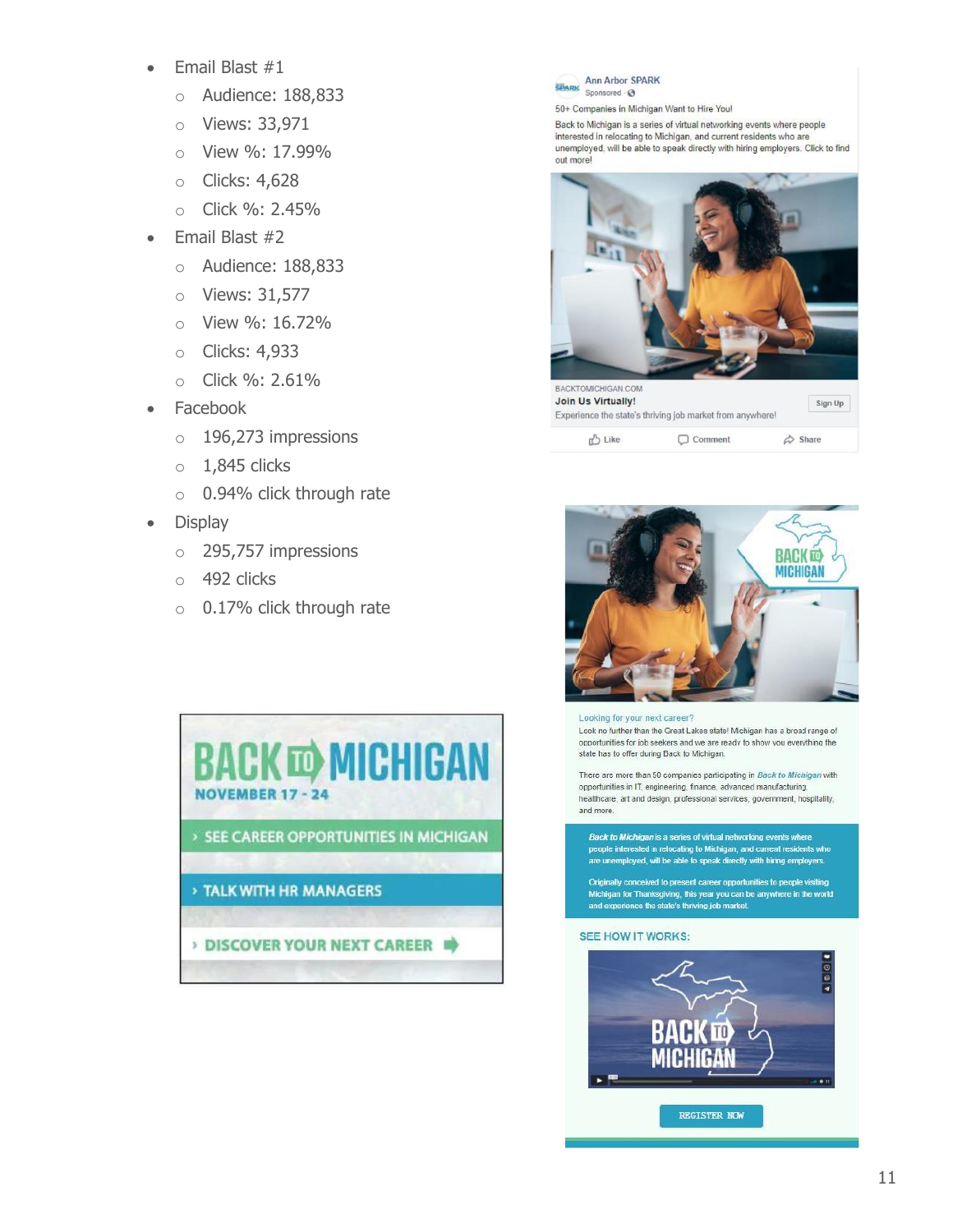## • Media Stories

44 media stories

- Oct 16 Broadcast [Fox TV6](https://www.uppermichiganssource.com/2020/10/16/return-north-career-reception-goes-virtual-next-month/)
- Oct 16 Digital [ExBulletin](https://exbulletin.com/tech/471720/)
- Oct 17 Digital [MLive](https://www.mlive.com/news/ann-arbor/2020/10/ann-arbor-spark-to-host-tech-homecoming-virtual-job-fair.html)
- Oct 22 Digital [My North Media](https://mynorth.com/2020/10/tcnewtechs-thanksgiving-weekend-networking-event-is-back/?fbclid=IwAR3cdy3AJJU4DZ4IGBLYja1XSn1_lY4k4N-F43SWr9chbk4bEshD12QG524)
- Oct 24 Digital [The Ticker](https://www.traverseticker.com/news/homecoming-career-fair-still-on-with-changes/?fbclid=IwAR28lfYXueG4tbHFWxiMygRTFryG8sw2PZL8f9lVZRV14iNBUXf0CMBx0zI)
- Oct 27 Broadcast  $-9$  & 10 News
- October 27 Digital [All About Ann](https://www.clickondetroit.com/all-about-ann-arbor/2020/10/27/ann-arbor-spark-to-connect-job-seekers-employers-at-tech-homecoming-on-november-24/)  [Arbor/Click On Detroit](https://www.clickondetroit.com/all-about-ann-arbor/2020/10/27/ann-arbor-spark-to-connect-job-seekers-employers-at-tech-homecoming-on-november-24/)
- October 27 Digital [Yahoo!](https://news.yahoo.com/ann-arbor-spark-connects-job-175100183.html) News
- October 27 Digital [Chronicle Tech](https://cronicle.press/2020/10/27/ann-arbors-tech-hiring-event-tech-homecoming-continues-virtually-november-2020/)  [News](https://cronicle.press/2020/10/27/ann-arbors-tech-hiring-event-tech-homecoming-continues-virtually-november-2020/)
- October 27 Digital [PlanetM](https://www.planetm.com/news/2020/10/ann-arbor-spark-to-host-tech-homecoming-virtual-job-fair/)
- October 27 Digital [Businesswire](https://www.businesswire.com/news/home/20201027006067/en/Ann-Arbor-SPARK-Connects-Job-Seekers-and-Employers-at-Tech-Homecoming-November-24)
- Nov 5 Print [Midland Daily News](https://www.ourmidland.com/insider/article/Entities-hope-to-attract-young-professionals-back-15702244.php)
- Nov 9 Broadcast [Fox47](https://www.fox47news.com/rebound/hiring-during-coronavirus/the-rebound-utilizing-linkedin-to-the-fullest-in-your-job-search)
- Nov 11 Print Traverse City Record [Eagle](https://www.record-eagle.com/news/business/a-way-to-reconnect-tcnewtech-nov-18-event-under-back-to-michigan-umbrella/article_ff0575f0-147a-11eb-a770-bb8d8903abbb.html)
- Nov 11 Print Grand Rapids Business **[Journal](https://grbj.com/news/human-resources/annual-recruiting-event-rethink-west-michigan-goes-virtual/)**
- Nov 11 Broadcast [WOODTV](https://www.woodtv.com/health/coronavirus/now-hiring-grand-rapids-company-preparing-covid-19-vaccine-doses/)
- Nov 11 Broadcast [WBKB](http://www.wbkb11.com/michigan-works-northeast-consortium-hosts-virtual-job-fair)
- Nov 12 Digital [UPMatters.com](https://www.upmatters.com/news/michigan-news/now-hiring-gr-company-preparing-covid-19-vaccine-doses/)
- Nov 12 Broadcast [WLNS](https://www.wlns.com/news/health/coronavirus/now-hiring-gr-company-preparing-covid-19-vaccine-doses/)
- November 12 Digital [MichiganBusinessNetwork.com](https://www.michiganbusinessnetwork.com/blog/ann-arbor-spark-connects-job-seekers-and-employers-at-tech-homecoming-november-24)
- Nov 13 Digital Magic  $104.9$
- Nov 13 Digital  $-100.5$  The River
- Nov 13 Digital [PublicNow](http://www.publicnow.com/view/8D46CC7A90F191D65AAD65EA113FD45BC8B4A73F)
- Nov 13 Digital [DBusiness](https://www.dbusiness.com/daily-news/covid-19-update-back-to-michigan-virtual-job-fairs-seek-to-bring-talent-home-bank-of-america-awards-5m-to-economic-mobility-and-covid-related-nonprofits-and-more/)
- Nov 13 Digital [Mix95.7](https://mix957gr.com/virtual-job-fair-to-bring-mi-natives-back-to-the-state-is-nov-19/)
- Nov 13 Digital [MI Newswire](https://www.michigan.gov/minewswire/0,4629,7-136--545011--rss,00.html)
- Nov 13 Digital [Corp Magazine](https://www.corpmagazine.com/break-room/back-to-michigan-job-fair-series-goes-virtual-to-entice-boomerangs-back-home/?utm_medium=email&utm_campaign=ePub%20507%20-%20111920&utm_content=ePub%20507%20-%20111920+CID_73d3cf85a7a82af5c912d014be440348&utm_source=CM)
- Nov 14 Print Traverse City Record [Eagle](https://www.record-eagle.com/news/business/virtual-job-fairs-aim-at-boomerangs/article_25614904-25bf-11eb-8def-ab68cf959bbe.html)
- Nov 15 Digital [Sault Online](https://saultonline.com/2020/11/back-to-michigan-virtual-job-fairs-kick-off-to-bring-talent-back-home/)
- Nov 15 Print [Holland Sentinel](https://www.hollandsentinel.com/news/20201115/rethink-west-michigan-to-be-held-online-amid-pandemic)
- Nov 15 Digital [Bedford Now](https://www.bedfordnow.com/news/20201115/rethink-west-michigan-to-be-held-online-amid-pandemic)
- Nov 16 Digital [MiTechNews.com](https://mitechnews.com/featured/back-to-michigan-virtual-job-fairs-start-nov-17-to-bring-it-talent-home/)
- Nov 16 Digital [LegalNews.com](http://www.legalnews.com/oakland/1493716/)
- Nov 16 Broadcast [Fox17](https://www.fox17online.com/news/back-to-michigan-career-event-goes-virtual)
- Nov 16 Digital [Yahoo News](https://news.yahoo.com/hello-west-michigan-career-event-034242110.html)
- Nov 17 Print Iron Mountain Daily [News](https://www.ironmountaindailynews.com/news/local-news/2020/11/virtual-job-fairs-kick-off-to-bring-talent-back-home/)
- Nov 17 Broadcast [Fox TV6](https://www.uppermichiganssource.com/2020/11/17/return-north-professional-careers-reception-goes-virtual/)
- Nov 17 Broadcast [Fox47](https://www.fox47news.com/news/back-to-michigan-career-event-goes-virtual)
- Nov 18 Digital [MiTechNews.com](https://mitechnews.com/featured/discover-great-lakes-bay-hosting-virtual-job-fair-to-get-it-talent-back-to-michigan/)
- Nov 18 Broadcast [Fox17](https://www.fox17online.com/morning-mix/rethink-west-michigan-helps-people-look-for-jobs-wanting-to-relocate-to-the-mitten)
- Nov 18 Digital [DBusiness](https://www.dbusiness.com/daily-news/covid-19-update-change-of-leadership-at-cms-energy-workers-returning-to-unemployment-should-reopen-previous-claim-and-more/)
- Nov 19 Radio [WGVU](https://wgvu.drupal.publicbroadcasting.net/post/hello-west-michigan-2)
- Nov 19 Broadcast [WOODTV8](https://www.google.com/url?rct=j&sa=t&url=https://www.woodtv.com/news/kent-county/virtual-job-fair-pushes-people-to-rethink-west-michigan/&ct=ga&cd=CAEYACoUMTY5MTE5MjU2NDQ3MzI2OTYwMzQyGjBlNDIxMDRjNDAyYmQ0YWM6Y29tOmVuOlVT&usg=AFQjCNGkXf2kL2uhzW3l7u7b6xZzu3A6Lg)
- Radio WSGW 790

There were many other mentions of the event in newsletters, social media channels, and other outlets too many to name here. But below is a highlight of a few high-profile, first-time mentions.

- Michigan Awesome (apparel company)
- [@migov](https://twitter.com/migov/status/1327285532745986051?s=20)
- [State of Michigan's LinkedIn](https://www.linkedin.com/feed/update/urn:li:activity:6733053768142749696)
- [State of Michigan's Facebook](https://www.linkedin.com/feed/update/urn:li:activity:6733053768142749696)
- Governor Whitmer retweeted the State of Michigan Tweet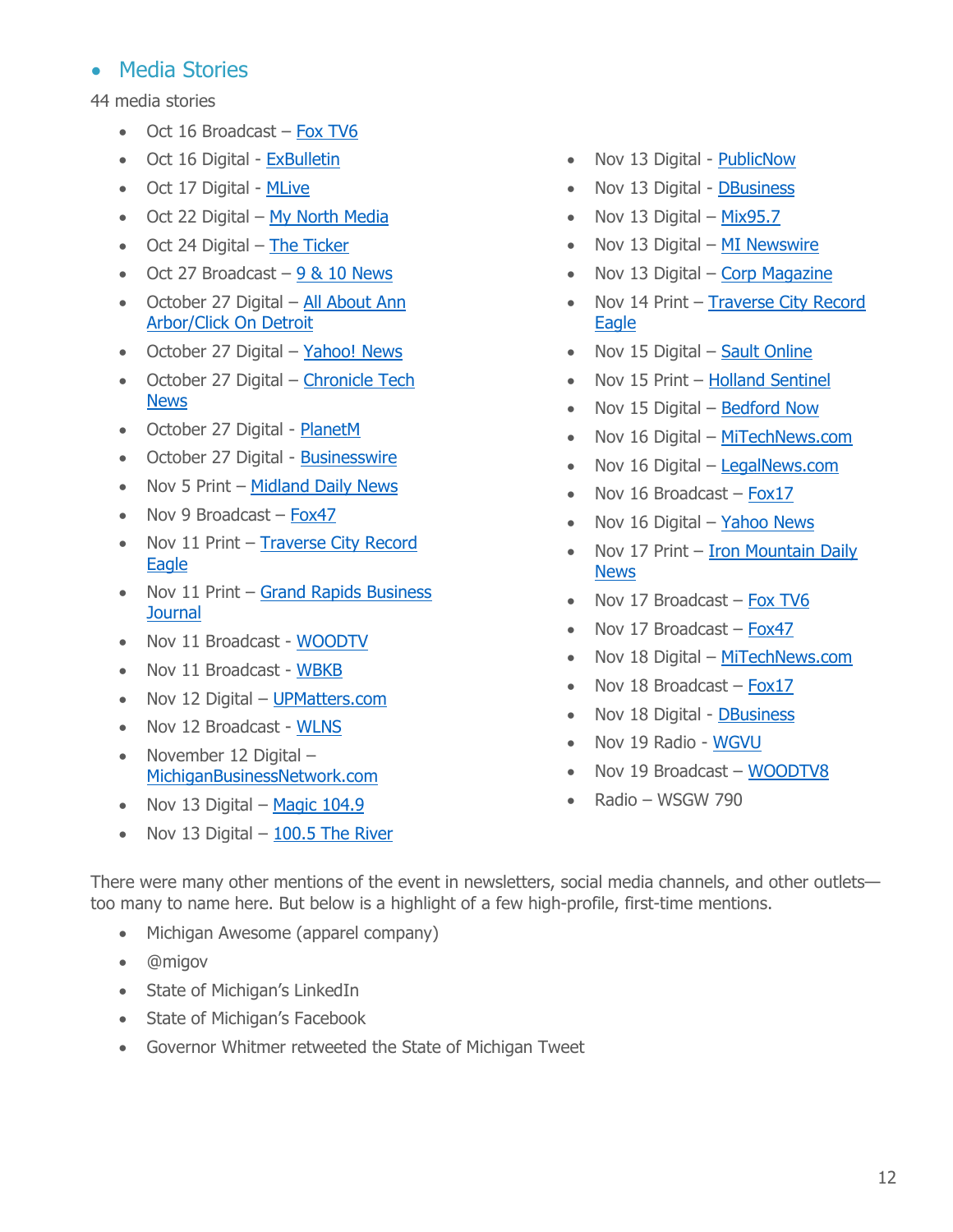## <span id="page-12-0"></span>• States Represented

35 states plus 8 internationals

- Arkansas
- Arizona
- California
- Connecticut
- Delaware
- Florida
- Georgia
- Iowa
- Illinois
- Indiana
- Kansas
- Kentucky
- Massachusetts
- Maryland
- Michigan
- Minnesota
- Missouri
- Mississippi
- Nebraska
- New Jersey
- New Mexico
- Nevada
- New York
- Ohio
- Oklahoma
- Oregon
- Pennsylvania
- South Carolina
- Tennessee
- Texas
- Utah
- Virginia
- Washington
- Washington DC
- Wisconsin
- Brazil
- Canada
- Ecuador
- India
- Germany
- Mexico
- Singapore
- Pakistan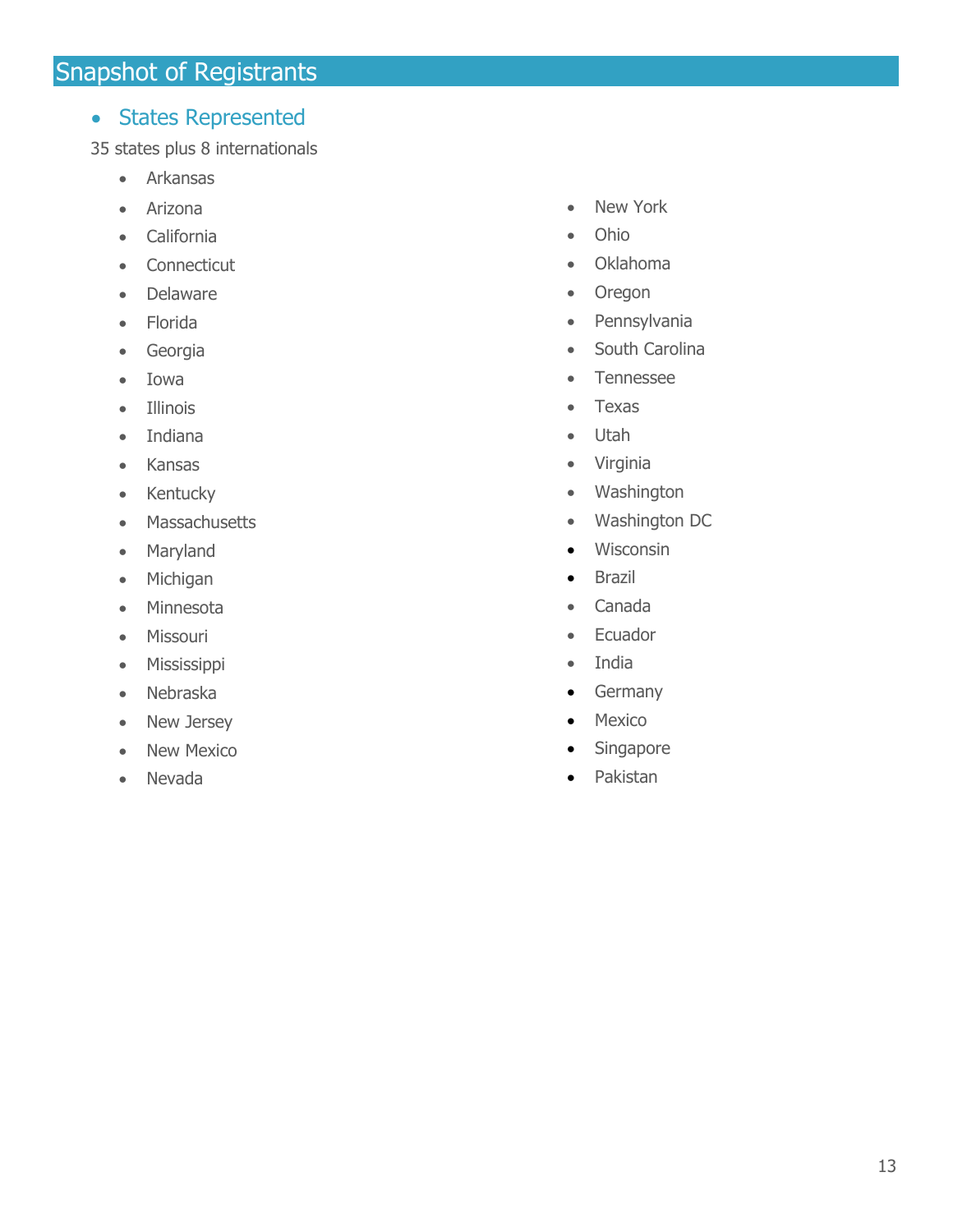## • Colleges Represented

Registrants represented over 300 different colleges. For a full listing, see Appendix A posted on [www.backtomichigan.com.](http://www.backtomichigan.com/) Below is a listing of Michigan colleges represented by registrants.

- $\bullet$  Albion 1
- Alma College  $-5$
- Alpena Community College  $-3$
- Aquinas College 23
- Baker College 22
- Calvin University  $-10$
- Central Michigan University 79
- Cornerstone University  $-5$
- Davenport University 24
- Eastern Michigan University 49
- Ferris State University  $-34$
- Grand Rapids Community College 20
- Grand Valley State University 56
- Henry Ford Community College 5
- $\bullet$  Hope College 10
- Kalamazoo College  $-3$
- Lawrence Technological University  $-2$
- Michigan State University 253
- Michigan Technological University 30
- Northwestern Michigan University  $-9$
- Saginaw Valley State University 29
- University of Detroit Mercy  $-8$
- University of Michigan 210
- Wayne State University 53
- Western Michigan University 55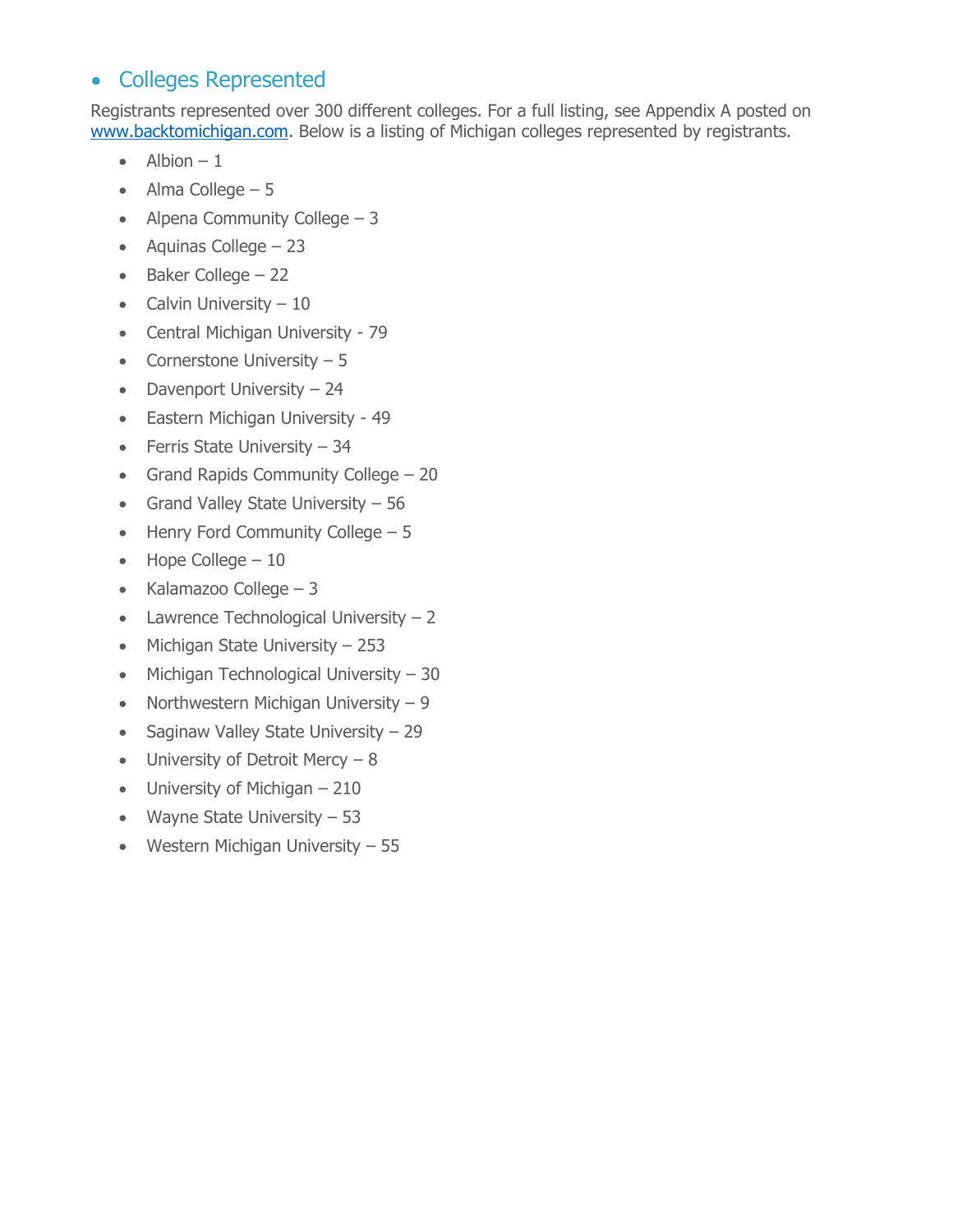## • Job Fields (candidates pick from a set list and can choose more than 1 field)

- $IT 423$
- Management 377
- Engineering 362
- Healthcare 279
- Customer Service 268
- Manufacturing 256
- Education 181
- Non-profit 245
- Marketing  $-261$
- Automotive 229
- Human Resource 189
- Sales -162
- Business 413
- Communications 99
- Finance  $-145$
- $\bullet$  Legal 58
- $\bullet$  Banking  $-115$
- Entrepreneur 159
- Hospitality 119
- Real Estate  $-81$
- Supply Chain  $-190$

## • Years of Experience

- $\bullet$  Less than 1 year  $-20\%$
- $2 3$  years  $-11\%$
- $4 6$  years  $-9\%$
- $7 10$  years  $-9\%$
- $11+$  years  $-52%$
- Architecture 55
- Government 254
- Accounting & Finance 145
- Consulting  $-265$
- Telecommunications 99
- Pharmaceutical 98
- International Affairs 63
- $\bullet$  Journalism  $-57$
- Professional Services 165
- Theatre & Arts 76
- Design 164
- Media & Entertainment 145
- Career & Life Coaching 93
- Freelance 104
- Public Relations 113
- Biotech 104
- Food Industry 121
- Insurance -125
- Quality Control 108
- Military 44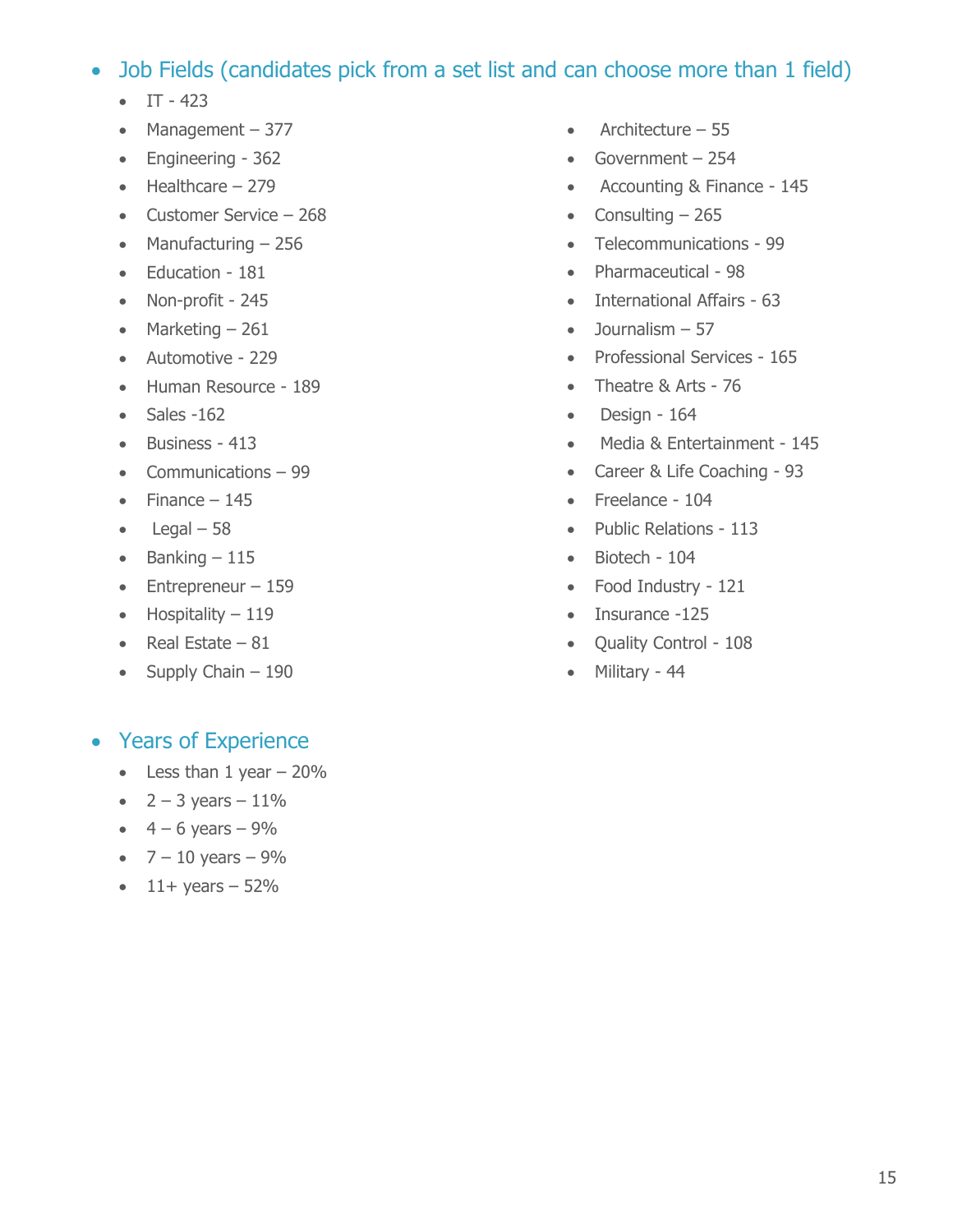## <span id="page-15-0"></span>Region 1 – Upper Peninsula Location Details

- Location Host **MTECSmartZone** Innovate Marquette
- Participating Companies
	- Consumers Energy
	- Aspirus Health
	- BHK First
	- Burton Industries
	- CCI Systems
	- Connor Sports
	- Copper Country Community Mental Health
	- Copper Country ISD
	- Creative Mines
	- GS Engineering
	- Marinette Marine
	- Mediolodge of Munising
	- MI Dept. of Corrections
- MI Dept. of Health & Human **Services**
- Orbion Space Technology
- Sightline Data
- Systems Control
- The Walleye Lodge
- UPEA

**SMARTZONE** 

- UP Health System Marquette
- Upper Peninsula Michigan Works!
- Vast Solutions
- Veridea Group
- Warm Rain
- Waupaca Foundry

## • Attendance Breakdowns

#### **Event Numbers**

- 132 sign ups (partially registered)
- 89 fully registered
- 50 attended
- 138 chats

Note: for each event, we break down the location information for both registrants and attendees. Many no-shows are still viable, out of area candidates who have an interest in Michigan, so we make sure that they are counted.

## **Analysis of registrants who provided location information**

- Of the 74 registrants with information…
- 26 were from Michigan (outside of Region 1)
- 16 were out-of-state
- …Equals 42 out of area registrants, or 57% of registrants were out of area

## **Analysis of attendees who provided location information (removes no-shows)**

- Of the 37 that attended…
- 13 were from Michigan (outside of Region 1)
- 8 were out of state
- …. Equals 21 out of area attendees, or 57% of attendees were out of area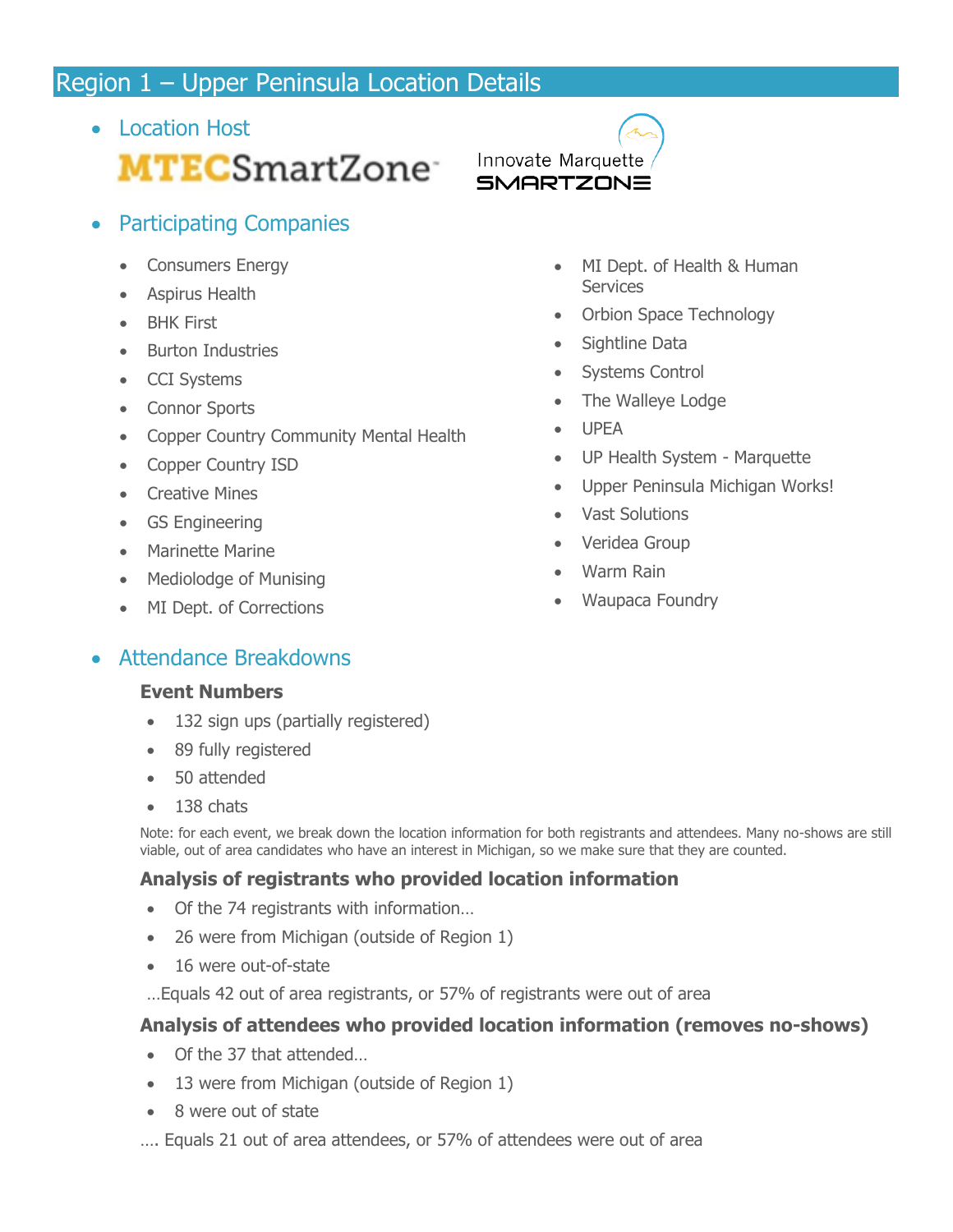## <span id="page-16-0"></span>Region 2 – Northwest Lower Peninsula Location Details

• Location Host



- Participating Companies
	- Consumers Energy
	- 20Fathoms
	- Creative Coast
	- Dean Transportation
	- Hagerty
	- Health Bridge
	- H & H
	- Interactive Aerial Robotics for Internal Inspections
	- KSS Enterprises
	- Lear Corporation
- Attendance Breakdowns

#### **Event numbers**

- 133 sign ups (partially registered)
- 94 fully registered
- 62 attended
- 110 chats

Note: for each event, we break down the location information for both registrants and attendees. Many no-shows are still viable, out of area candidates who have an interest in Michigan, so we make sure that they are counted.

#### **Analysis of registrants who provided location information**

- Of the 87 candidates with information…
- 18 were from Michigan (outside of Region 2)
- 16 were out-of-state
- 1 was international

…Equals 35 out of area registrants, or 40% of registrants were out of area

#### **Analysis of attendees who provided location information (removes no-shows)**

- Of the 56 that attended...
- 10 were from Michigan (outside of Region 2)
- 10 were out of state
- 0 were international

…Equals 20 out of area attendees, or 36% of attendees were out of area

- Mobile Medical Response
- Northwest Michigan Works!
- Northwest Michigan Health Services, Inc.
- Nowak Cabinets
- Promethient
- Safety Net
- Sample Serve
- The GEO Group, Inc.
- Traverse City Coding Community / Cyber **Security**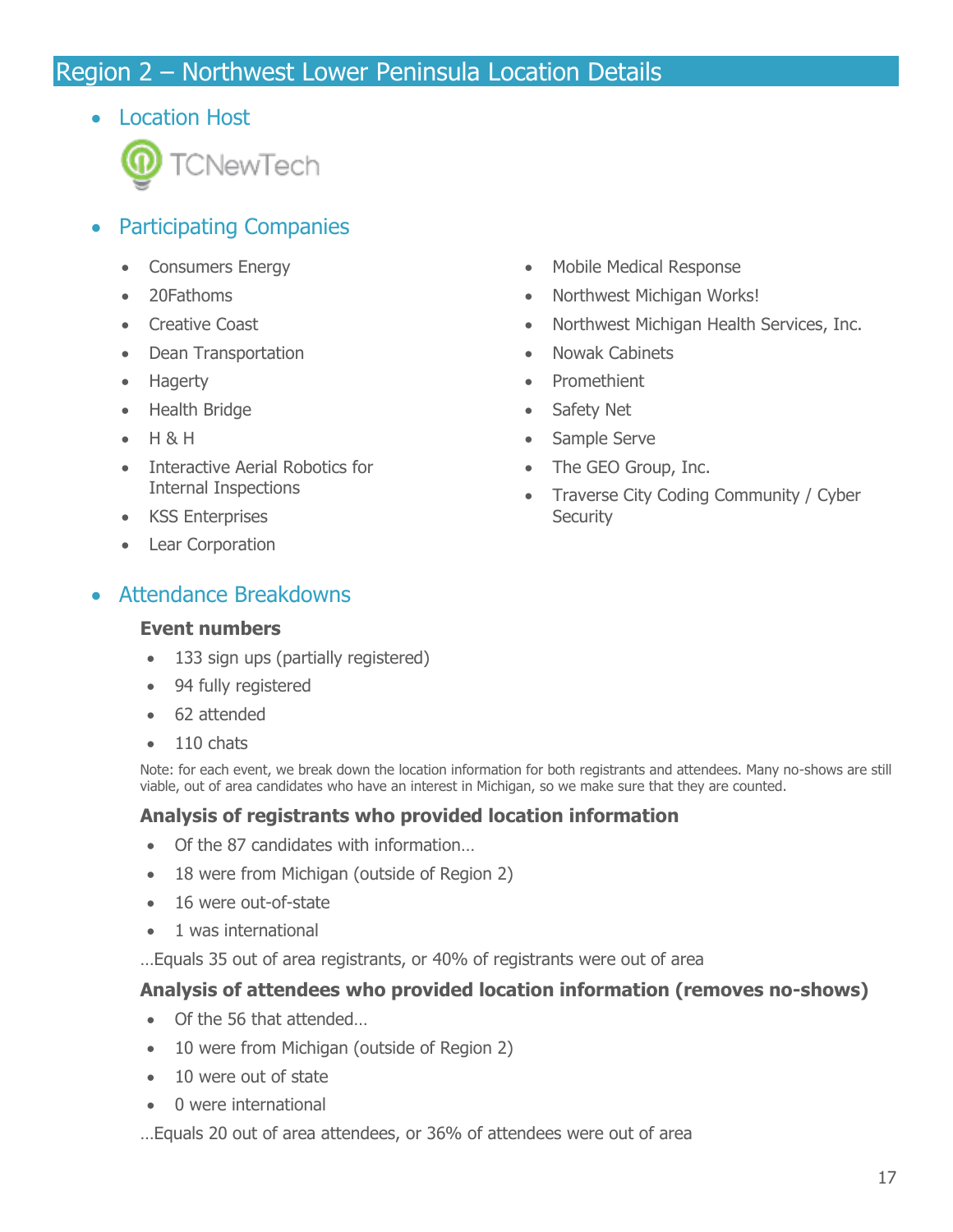## <span id="page-17-0"></span>Region 3 – Northeast Lower Peninsula Location Details

#### • Location Host





## • Participating Companies

- Consumers Energy
- Cornerstone Casting Machine
- ESI Employment Services, Inc.
- H & H
- IMM, Inc.
- Lear Corporation
- MI Dept. of Health & Human Services
- MI Dept. of Labor & Economic **Opportunity**

## • Attendance Breakdowns

#### **Event numbers**

- 108 sign ups (partially registered)
- 77 fully registered
- 46 attended
- 60 total chats

Note: for each event, we break down the location information for both registrants and attendees. Many no-shows are still viable, out of area candidates who have an interest in Michigan, so we make sure that they are counted.

#### **Analysis of all registrants who provided location information**

- Of the 69 registrants with information...
- 22 were from Michigan (outside of Region 3)
- 13 were out-of-state
- 1 was international

…Equals 26 out of area registrants, or 52% of registrants were out of area

#### **Analysis of attendees who provided location information (removes no-shows)**

- Of the 40 that attended...
- 8 were from Michigan (outside of Region 3)
- 10 were out of state
- 0 were international

…Equals 18 out of area attendees, or 45% of attendees were out of area

- Mobile Medical Response
- Northwood University
- Rediscover Northeast Michigan
- Rise Center for Autism
- Small Business Development Center of MI
- Tube Fab Roman Engineering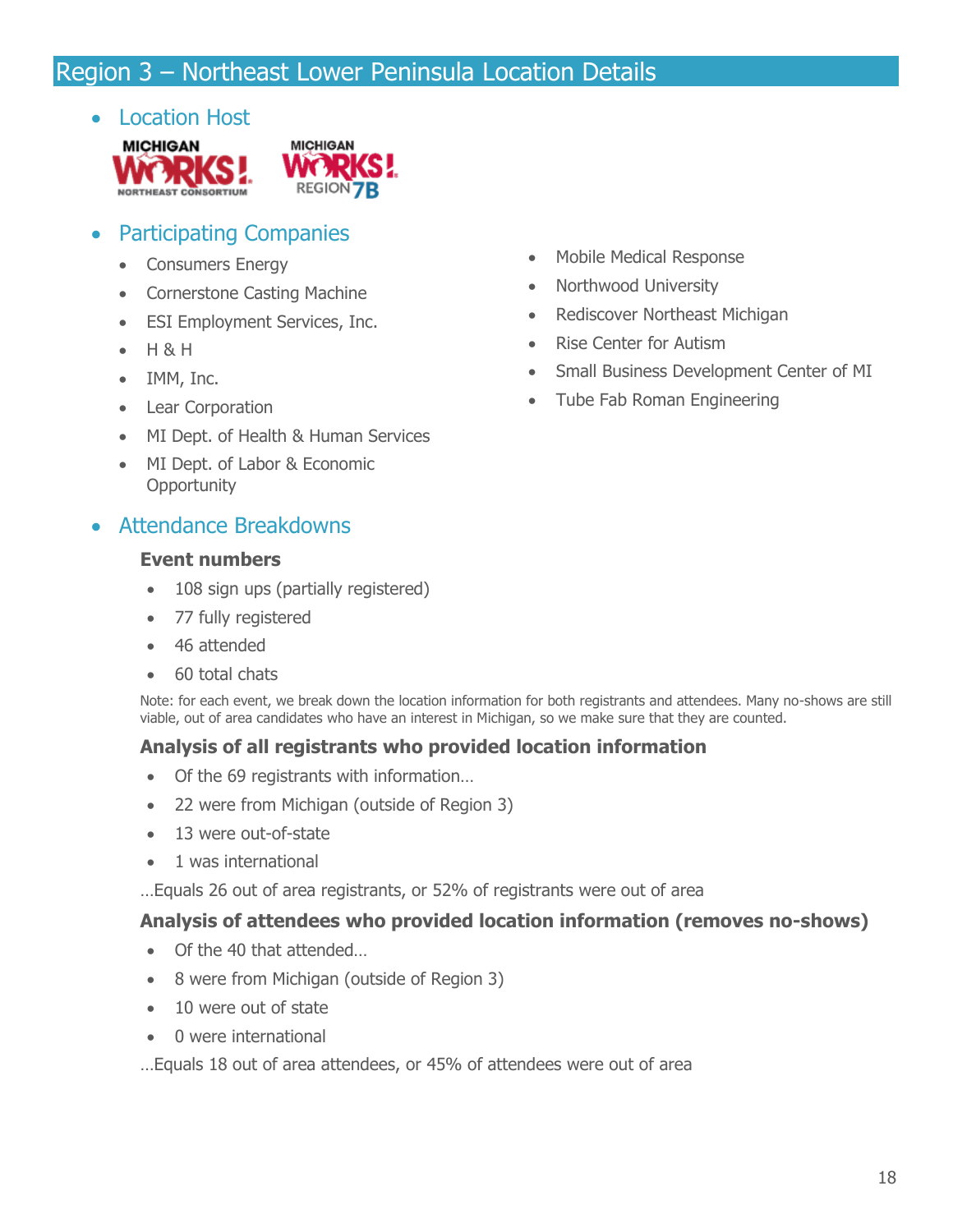## <span id="page-18-0"></span>Region 4 – West Michigan Location Details

- Location Host Hello**WestMichigan**
- Participating Companies
	- Consumers Energy
	- Spectrum Health
	- West Michigan Works!
	- Bethany Christian Services
	- City of Grand Rapids
	- County of Muskegon
	- Dicastal North America
	- DTE
	- Family Health Care
	- Grand Rapids Public Schools
	- Grand River Aseptic Manufacturing
	- Herman Miller
	- JR Automation
	- LG Chem Michigan Inc.
	- Magna International

## • Attendance Breakdowns

#### **Event numbers**

- 715 signs ups (partially registered)
- 526 fully registered
- 314 attended
- 760 chats

Note: for each event, we break down the location information for both registrants and attendees. Many no-shows are still viable, out of area candidates who have an interest in Michigan, so we make sure that they are counted.

#### **Analysis of registrants who provided location information**

- Of the 494 candidates with information…
- 98 were from Michigan (outside of Region 4)
- 114 were out-of-state
- 5 were international

…Equals 217 out of area registrants, or 44% of registrants were out of area

#### **Analysis of attendees who provided location information (removes no-shows)**

- Of the 302 that attended…
- 48 was from Michigan (outside of Region 4)
- **RIGHT PLACE** 
	- **Meijer**
	- Mercy Health
	- ODL
	- **Perrigo**
	- Peterson Farms
	- ProCare Pain Solutions
	- observIQ
	- SpartanNash
	- Startup Grind
	- Steelcase
	- **TGG Solutions**
	- The Enterprises
	- The GEO Group, Inc.
	- U.S. Department of Veteran Affairs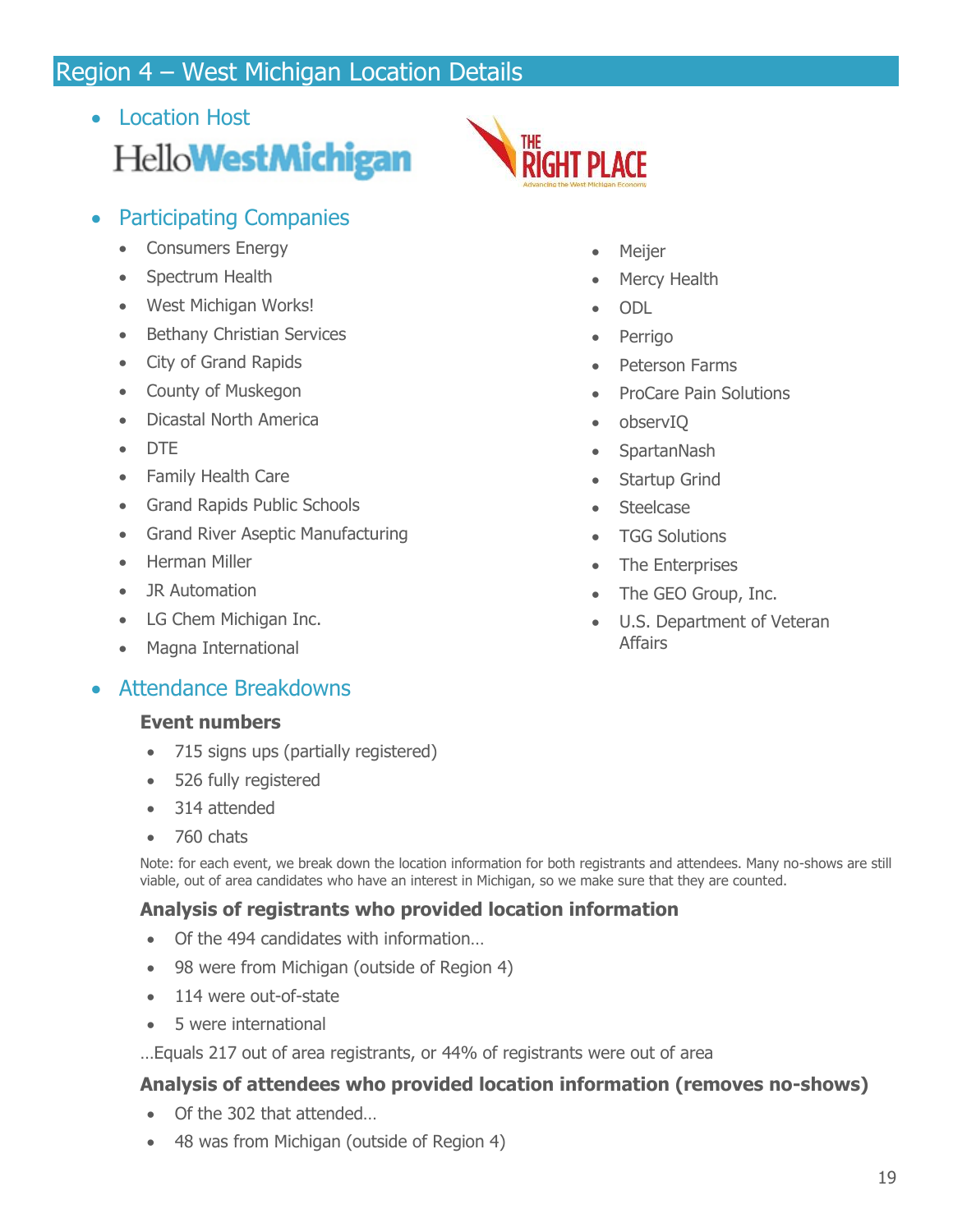- 82 were out of state
- 1 was international

…Equals 131 out of area attendees, or 43% of attendees were out of area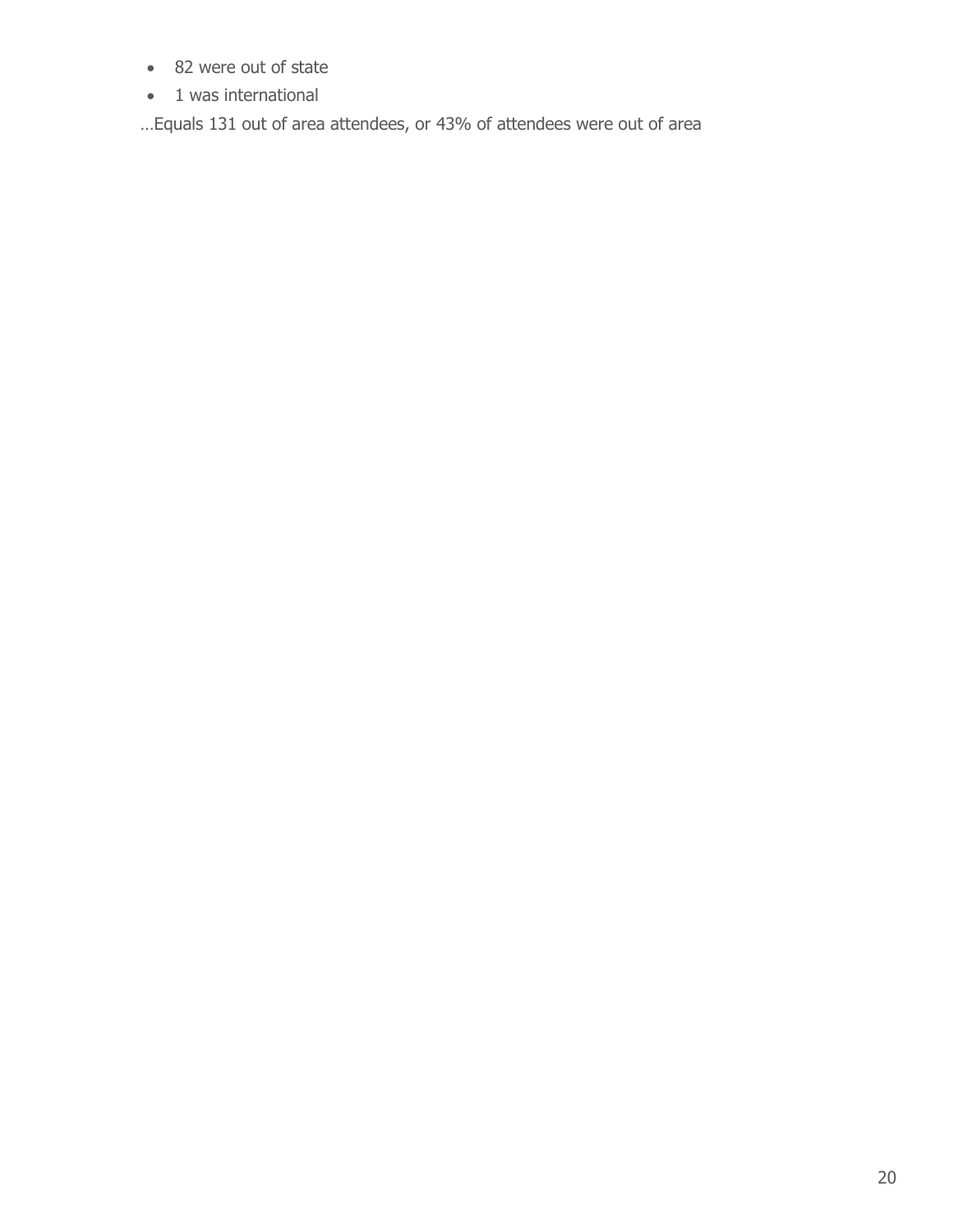## <span id="page-20-0"></span>Region 5 – Great Lakes Bay & Central Michigan Location Details

• Location Host





- Participating Companies
	- Consumers Energy
	- Arlo Steel
	- Ascension St. Mary's
	- Bandit Industries, Inc.
	- Covenant HealthCare
	- D & W Fine Pack
	- Dow
	- DuPont
	- Lear Corporation
	- McLaren Bay Region
	- MERRILL Technologies Group
	- Michigan Masonic Home
	- Michigan Sugar
	- Michigan Works! Great Lakes Bay Region

## • Attendance Breakdowns

#### **Event numbers**

- 196 sign ups (partially registered)
- 146 fully registered
- 82 attended
- 214 total chats

Note: for each event, we break down the location information for both registrants and attendees. Many no-shows are still viable, out of area candidates who have an interest in Michigan, so we make sure that they are counted.

## **Analysis of all registrants who provided location information**

- Of the 141 candidates with information...
- 28 were from Michigan (outside of Region 4)
- 17 were out-of-state
- …Equals 45 out of area registrants, or 32% of registrants were out of area

## **Analysis of attendees who provided location information (removes no-shows)**

- Of the 78 that attended
- 15 were from Michigan (outside of Region 4)
- 8 were out of state
- Michigan Works! Region 7B
- Michigan SBDC Great Lakes Bay & Mid-Michigan Regions
- Midland Public Schools
- MidMichigan Health University of Michigan Health System
- Mobile Medical Response
- Morbark
- Morley
- SC Johnson
- State of Michigan
- TCF Bank
- Yeo & Yeo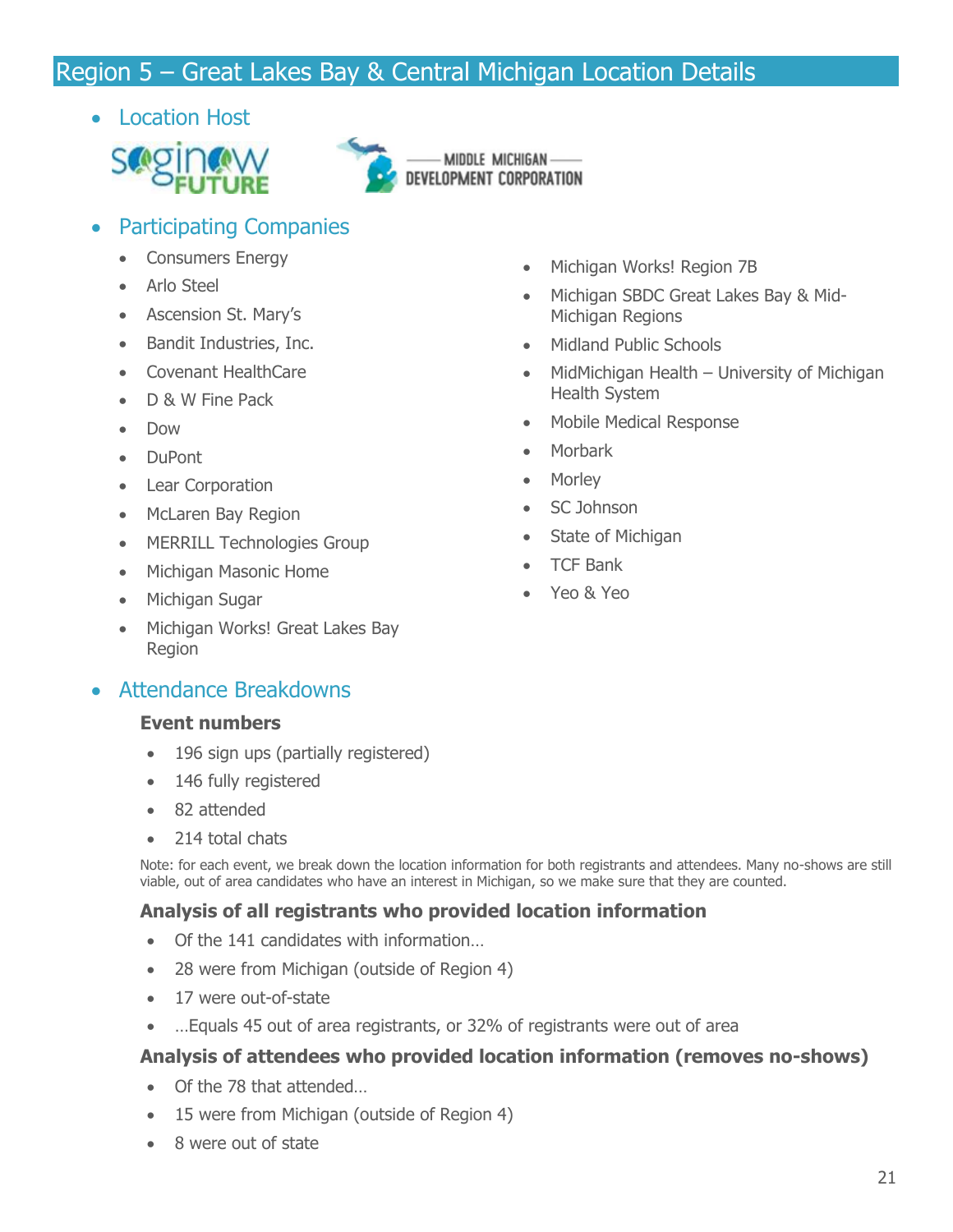…Equals 23 out of area attendees, or 29% of attendees were out of area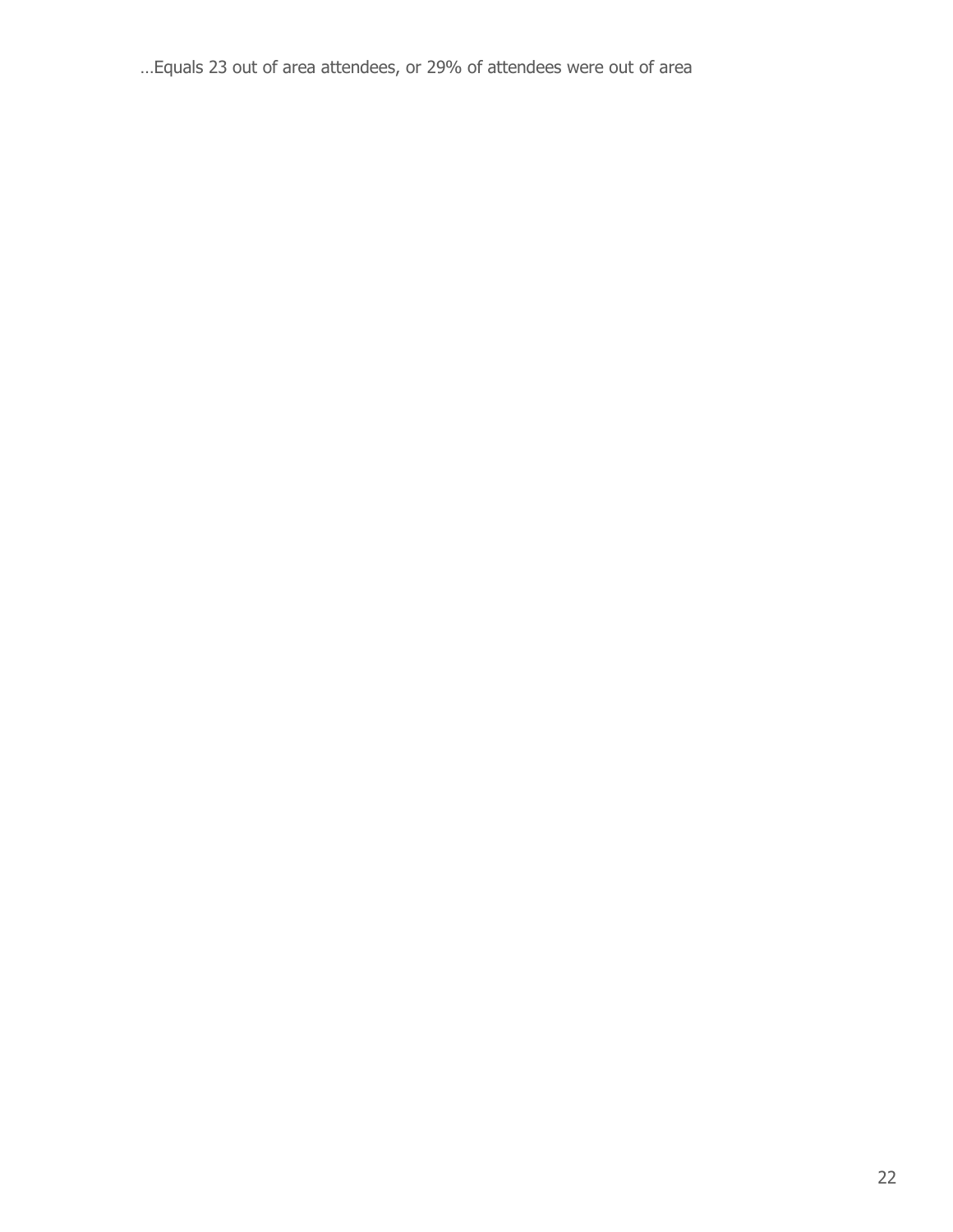## <span id="page-22-0"></span>Region 6 & 10 – Flint & Detroit Location Details

• Location Host



- Participating Companies
	- Consumers Energy
	- Ally
	- Apparatus
	- Automation Movers International
	- Bosch
	- Cooper Standard
	- Fessler Bowman
	- Ford
	- Goyette Mechanical
	- Genesee Intermediate School District

#### • Attendance Breakdowns

#### **Event numbers**

- 458 signs ups (partially registered)
- 348 fully registered
- 223 attendees
- 440 chats

Note: for each event, we break down the location information for both registrants and attendees. Many no-shows are still viable, out of area candidates who have an interest in Michigan, so we make sure that they are counted.

#### **Analysis of all registrants who provided location information**

- Of the 316 candidates with information…
- 64 were from Michigan (outside of Region 6 or 10)
- 53 were out-of-state
- 11 were international

…Equals 128 out of area registrants, or 41% of registrants were out of area

#### **Analysis of attendees who provided location information (removes no-shows)**

- Of the 204 that attended
- 45 were from Michigan (outside of Region 4)
- 36 were out of state
- 9 were international

…Equals 90 out of area attendees, or 44% of attendees were out of area

- Global Detroit
- GST Michigan Works!
- Meritor
- MI Dept. of Health & Human Services
- Mobile Medical Response
- Rocket Mortgage
- Small Business Development Center of MI
- State of Michigan
- 100K Ideas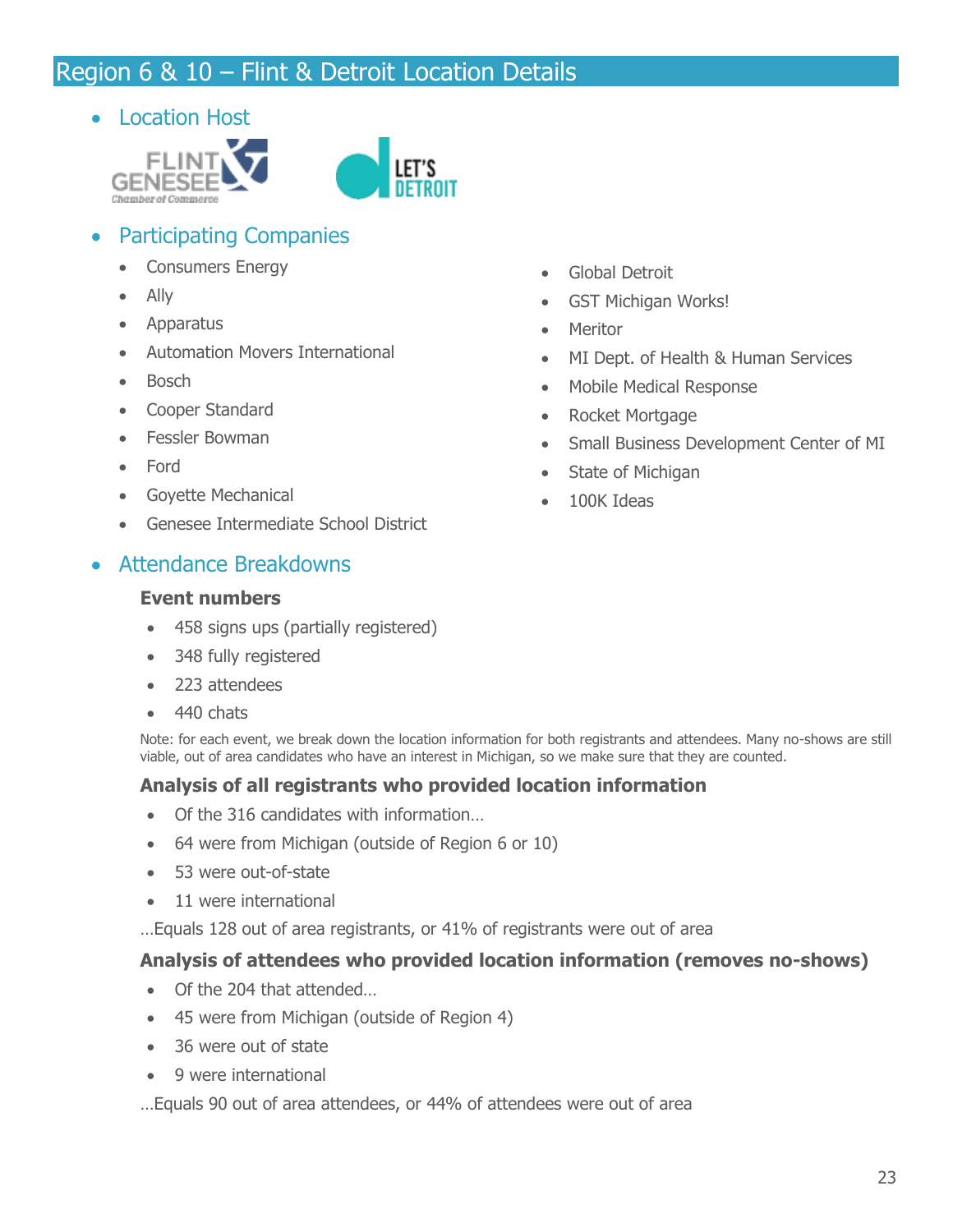## <span id="page-23-0"></span>Region 7 Lansing Location Details

• Location Host

## $L$  ANSING 5<sup>.</sup>

#### • Participating Companies

- Consumers Energy
- Auto-Owners Insurance
- Bekum America Corporation
- Capital Area Michigan Works!
- Dean Transportation
- Delta Dental
- Dewpoint
- Emergent BioSolutions
- Eyde Company
- Gillespie Group
- Lansing Board of Water & Light
- Maner Costerisan
- Michigan Farm Bureau Family of Companies
- Michigan State University Human Resources
- Mobile Medical Response, Inc.
- MSU Federal Credit Union
- Neogen Corporation
- Sparrow Health
- State of Michigan
- TechSmith

#### • Attendance Breakdowns

#### **Event numbers**

- 299 signs ups (partially registered)
- 239 fully registered
- 141 attendees
- 352 chats

Note: for each event, we break down the location information for both registrants and attendees. Many no-shows are still viable, out of area candidates who have an interest in Michigan, so we make sure that they are counted.

#### **Analysis of all registrants who provided location information**

- Of the 222 candidates with information...
- 44 were from Michigan (outside of Region 6 or 10)
- 27 were out-of-state
- 1 was international

…Equals 72 out of area registrants, or 32% of registrants were out of area

#### **Analysis of attendees who provided location information (removes no-shows)**

- Of the 130 that attended…
- 25 were from Michigan (outside of Region 4)
- 15 were out of state
- 0 were international
- …Equals 40 out of area attendees, or 31% of attendees were out of area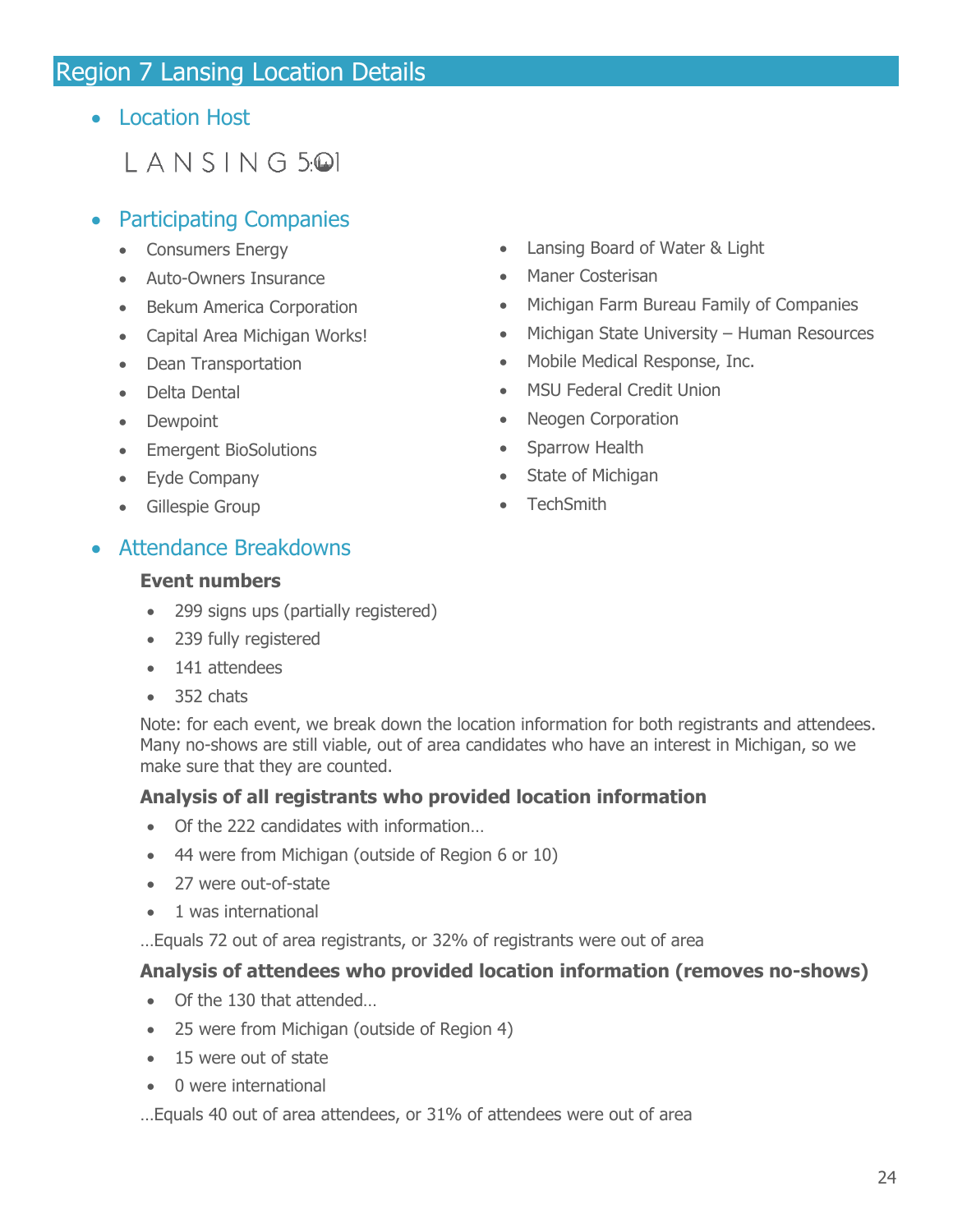## <span id="page-24-0"></span>Region 9 – Ann Arbor Location Details

• Location Host



- Participating Companies
	- Consumers Energy
	- AdAdapted
	- Amy Cell Talent
	- Atomic Object
	- Barracuda
	- Day Smart Software
	- Digital Summer Clinic
	- Groundspeed
	- Info Ready
	- KLA
	- May Mobility

## • Attendance Breakdowns

#### **Event numbers**

- 646 signs ups (partially registered)
- 482 fully registered
- 290 attendees
- 669 chats

Note: for each event, we break down the location information for both registrants and attendees. Many no-shows are still viable, out of area candidates who have an interest in Michigan, so we make sure that they are counted.

#### **Analysis of all registrants who provided location information**

- Of the 422 candidates with information...
- 126 were from Michigan (outside of Region 6 or 10)
- 42 were out-of-state
- 4 were international

…Equals 172 out of area registrants, or 41% of registrants were out of area

#### **Analysis of attendees who provided location information (removes no-shows)**

- Of the 257 that attended…
- 81 were from Michigan (outside of Region 4)
- 27 were out of state
- 0 were international

…Equals 108 out of area attendees, or 42% of attendees were out of area

- Merit
- Michigan Works! Southeast
- Nokia
- Orbital Effects
- ProQuest
- RXA
- Shoptelligence
- SkySpecs
- UMCU
- Workit Health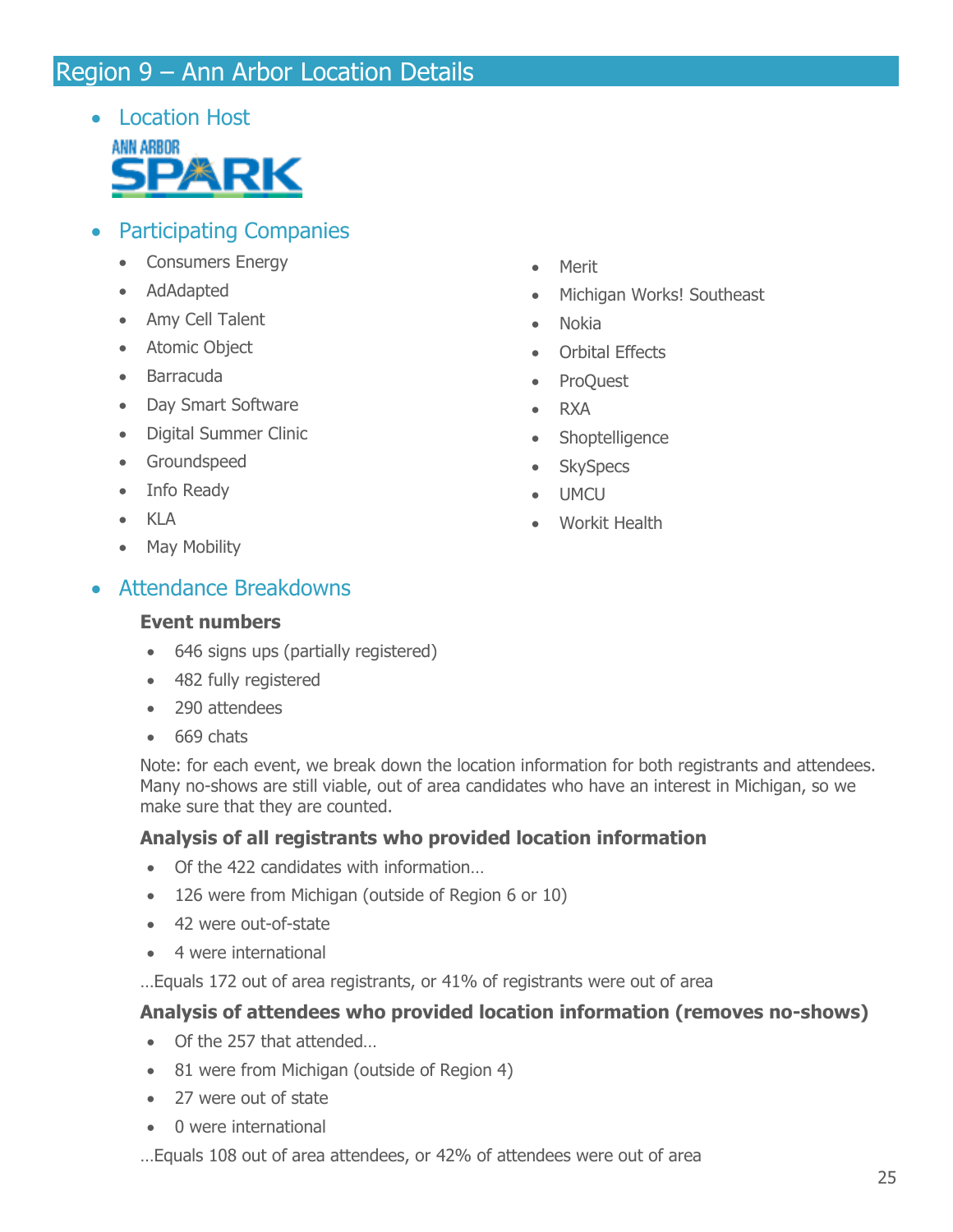## <span id="page-25-0"></span>Candidate Follow Up

Location hosts sent their participating companies a list of their location attendees immediately following the event.

• West Michigan's host organization facilitates additional follow up with candidates at their event, including 1-on-1 phone calls and sharing resumes in a weekly resume pack with employers.

#### <span id="page-25-1"></span>Recommendations for Next Year

- Consider adopting a hybrid event model—with both virtual and in-person elements—even if inperson events are taking place at regular capacities.
- Take into consideration local events happening in each region. Is there a date/event that the boomerang event could be tied too? For example, CMU's homecoming in Region 5.
- Engage with potential sponsors earlier and coordinate promotional efforts with them.
- Gather more "testimonials" from all regions to use in promotional materials since personal stories prove to be a good marketing tactic.
- Brainstorm a state-wide follow up process with candidates.

#### <span id="page-25-2"></span>**Outcomes**

- All 8 events achieved a 50% attendance rate or higher, which is considered above "very good" by Brazen, the virtual career fair platform used.
- All 8 events achieved over 30% out-of-area registrants, which is the target market aimed for. Region 1 Upper Peninsula achieved 57%, which is extremely high.
- 179 companies gained access to a new pool of candidates.
- Host organizations own contact information for 2,687 people interested in Michigan.
- <span id="page-25-3"></span>• Positive feedback from candidate surveys:
	- o "I liked meeting the decision makers in HR."
	- $\circ$  "This was the only job fair I've found that was looking for people with advanced degrees and years of experience, not just interns or entry level."
	- o "I liked that I could simultaneously "stand" in line to engage with more than one company at a time. In real life, this would never have been possible."
	- $\circ$  "I loved how willing the companies were to make connections. They were all very helpful and not in a rush to finish our conversation."
	- $\circ$  "It was nice to be able to attend this event from home. The Brazen platform allowed for better efficiency as an event participant."
	- o "Having the opportunity to speak with people in leadership roles was really helpful in learning more about the participating companies. It's not often you get a chance to speak with a company's CTO for 15 minutes."
- New channels of communication opened for collaboration between all regions and State of Michigan.
- As of January 14, 2021, the event resulted in at least 1 reported hire: a candidate living in Grand Rapids that attended the Region 1 Upper Peninsula event has been hired and will be relocating to the Upper Peninsula with his family of 5.